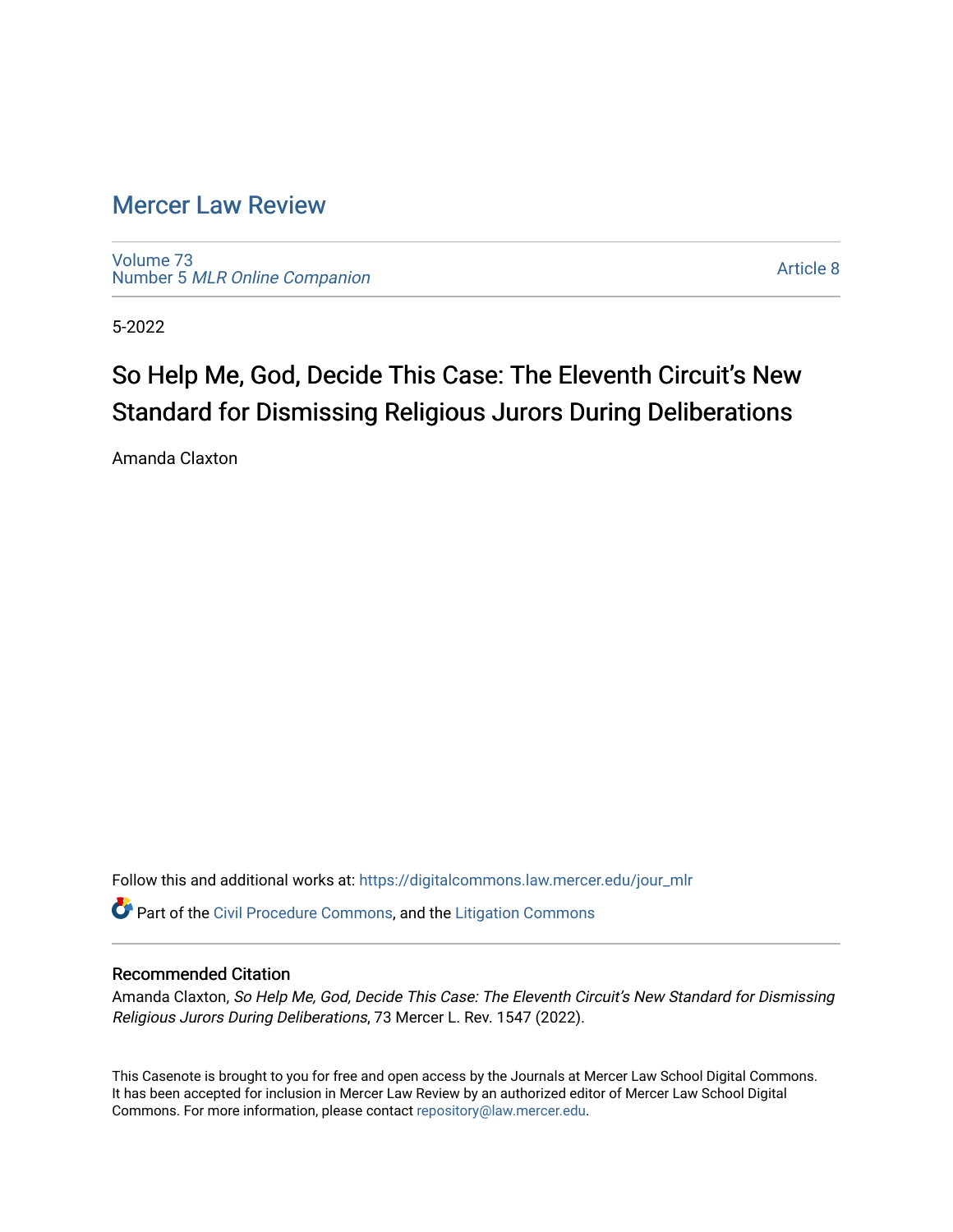# **So Help Me, God, Decide This Case: The Eleventh Circuit's New Standard for Dismissing Religious Jurors During Deliberations**

### **Amanda Claxton\***

#### I. INTRODUCTION

You are on trial for a crime. Maybe you did precisely what the government claims, though perhaps not. However, a judge will not decide your fate because you exercised your constitutional right to a jury trial. During deliberations, you hear that a juror practices a religion condemning those who commit the crime you are accused of. You feel the juror would unfairly prejudice your chances of walking away freely. To your dismay, the judge refuses to dismiss the juror. You ask whether allowing this prejudicial juror to determine your fate is legal. After *United States v. Brown*,1 it is.

The Eleventh Circuit Court of Appeals addressed a similar situation in *Brown*.2 There, the court dismissed a juror who stated during deliberations that the Holy Spirit told him the defendant was not guilty.3 This *en banc* decision will likely preclude district courts in the future from removing jurors who express religious prejudice yet convince the court that their religious views are unprejudicial.

Jurors should not participate in jury service if their beliefs keep them from deliberating using the facts presented. Contrastingly, courts should

<sup>\*</sup>I would first like to thank my parents, Ron and Karen Claxton, for making me believe that I can change the world. Every goal I reach and milestone I achieve is a testament of their unconditional love and encouragement. I would also like to thank Professor Cathren Page for her steadfast guidance and support throughout the writing process. To everyone else who believed in me and continues to do so today—thank you.

<sup>1.</sup> United States v. Brown, 996 F.3d 1171 (11th Cir. 2021).

<sup>2</sup>*. Id.*

<sup>3</sup>*. Id.* at 1175.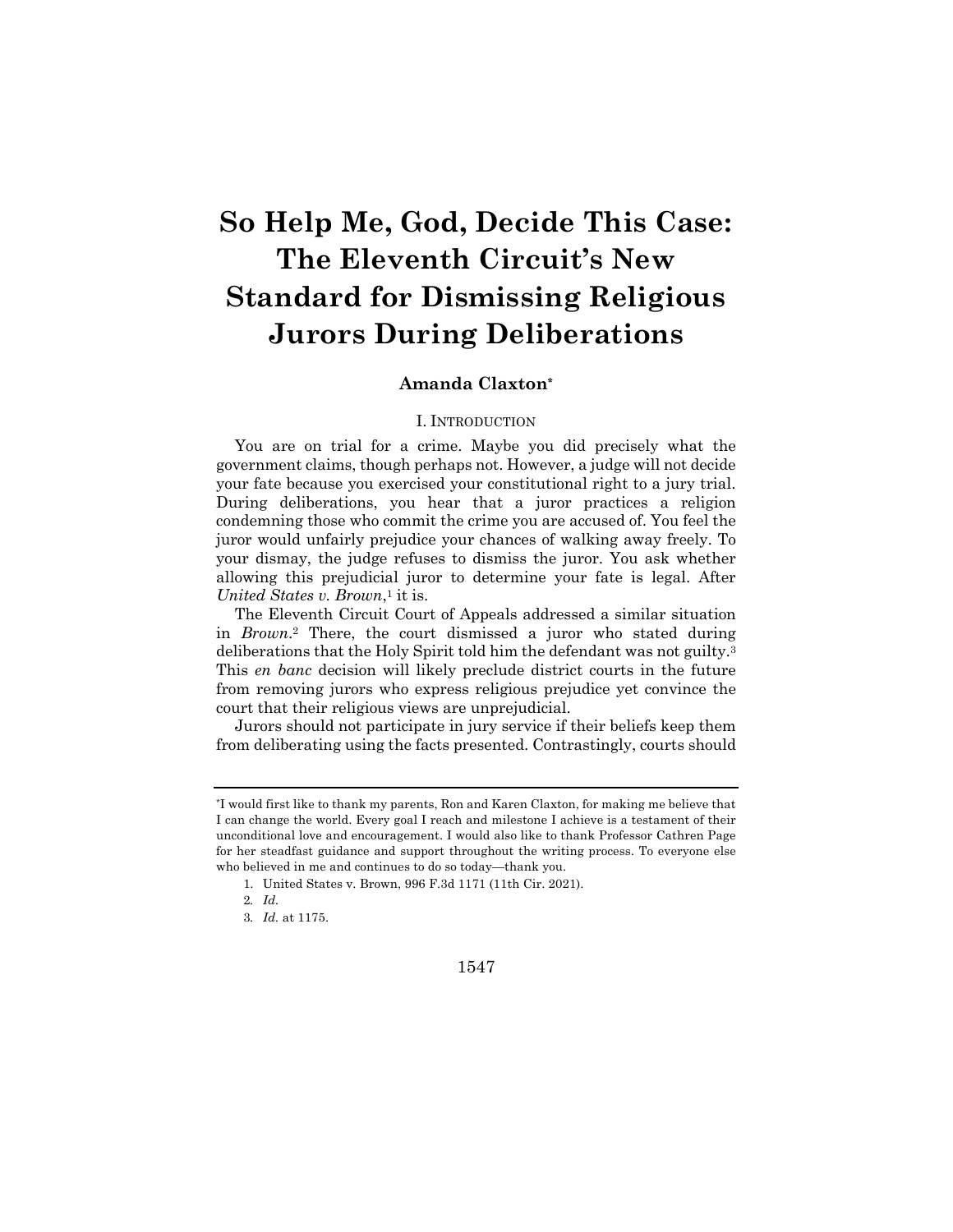not discourage religion by dismissing jurors who merely practice constitutionally granted religious freedoms. Thus, when does religious freedom become legal persecution?

#### II. FACTUAL BACKGROUND

Corrine Brown, a former House of Representatives member, was indicted with twenty-four counts relating to defrauding donors of a charity in over \$800,000.4 The charity, One Door for Education—Amy Anderson Scholarship Fund, grants scholarships to underprivileged children.5 Brown demanded a trial by jury.6 Brown and her co-conspirators were prosecuted in the Middle District of Florida.7

During *voir dire*,8 the judge asked potential jurors specifically about prejudice: "[d]o any of you have any religious or moral beliefs that you believe would preclude you from serving as a juror because . . . it would involve sitting in judgment of another person?"9 Juror 13 did not respond or otherwise express any religious, moral, or political concerns that would hinder his job as a juror.<sup>10</sup>

After the trial, the district court judge instructed the jury and reminded the jurors that they must "follow the law as [he] explain[ed] it—even if [the juror did] not agree with the law."11 Further, the judge emphasized that every juror must "decide the case for [himself] . . . but only after fully considering the evidence with . . . the other jurors."12

<sup>4.</sup> United States v. Brown, No. 3:16-cr-93-J-32JRK, 2017 U.S. Dist. LEXIS 130217, at \*2 (M.D. Fla. Aug. 16, 2017); *Brown*, 996 F.3d at 1175.

<sup>5</sup>*. Brown*, 2017 U.S. Dist. LEXIS 130217 at \*5. The charity raises funds for scholarships and computers for disadvantaged students. Allegedly, Brown and her co-conspirators collected over \$800,000 for the charity, but only distributed \$1,200. The remaining money purportedly was used by Brown and her co-conspirators for personal and professional enjoyment, such as luxurious vacations and extravagant sporting events and concerts. United States v. Brown, 947 F.3d 655, 662 (11th Cir. 2020), *vacated, reh'g en banc granted*, 976 F.3d 1233 (11th Cir. 2020).

<sup>6</sup>*. Brown*, 996 F.3d at 1175.

<sup>7</sup>*. Id.*

<sup>8.</sup> Courts attempt to eliminate sources of religious prejudice through *voir dire* before the trial begins. The process of *voir dire* eliminates jurors who are unable to follow the court's instructions or deliberate using the evidence presented. 76 AM. JUR. TRIALS 127 (Originally published in 2000).

<sup>9</sup>*. Brown*, 996 F.3d at 1175*.* The venire was chosen in three days. *Id.*

<sup>10</sup>*. Id.* Each member of the venire is assigned an identification number. The juror numbers are intended both for organizational and secrecy purposes. In many jurisdictions, the juror number directly corresponds to the location in which the juror sits in the jury box. *Juror Number,* BOUVIER LAW DICTIONARY (Desk ed. 2012).

<sup>11</sup>*. Brown*, 996 F.3d at 1176.

<sup>12</sup>*. Id.*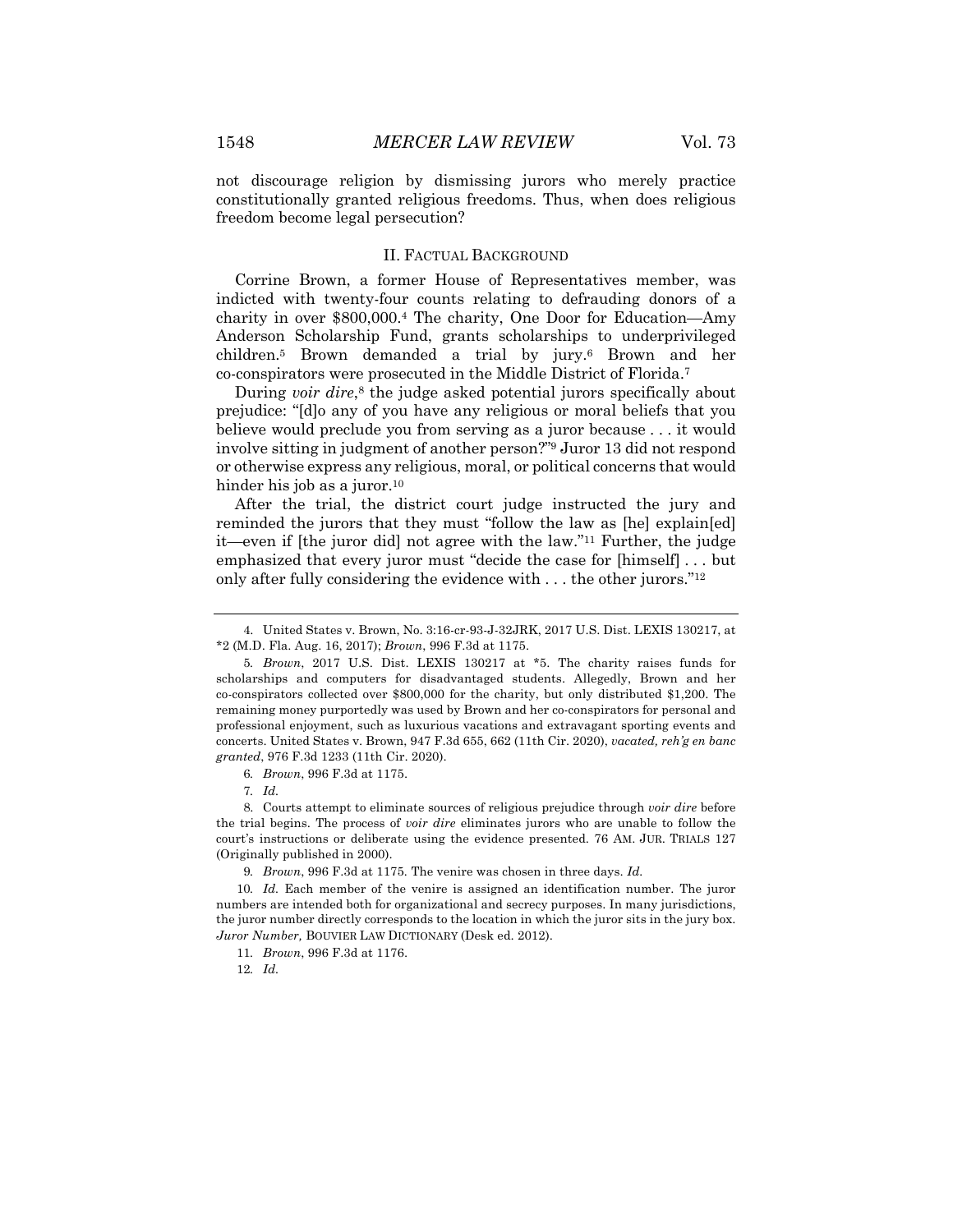The judge perceived that the first day of deliberations "progress[ed] smoothly."<sup>13</sup> However, during the evening on the second day of deliberations, Juror 8 communicated to the courtroom deputy that another juror discussed "higher beings."14 On the third day of deliberations, the judge consulted the parties, and all parties agreed to interview Juror 8 after determining they needed more information to dismiss the juror.<sup>15</sup>

In a sealed courtroom, Juror 8 gave the judge a letter expressing concerns about Juror 13's ability to deliberate.16 Juror 8 alleged that Juror 13 stated, "A Higher Being told me Corrine Brown was Not Guilty on all charges[,]" and he "trusted the Holy Ghost."17 Juror 13 avowed that he only made the remarks at the beginning of deliberations, then again "shortly after, maybe within a few hours after."18

After Juror 8's interrogation, the judge questioned Juror 13 to decide whether he "had simply 'pray[ed] for guidance," or was "raising some religious view that would prevent him from ever determining . . . that Ms. Brown was guilty on charges[.]"19 While praying for guidance is allowed, raising fixed religious views is problematic.20 Brown argued that Juror 13 deliberated on the evidence presented.21

Juror 13 confirmed that he "prayed about this [and] . . . looked at the information, and . . . received information as to what I was told to do in relation to what I heard here today—or this past two weeks."22 When asked where the divine guidance came from, Juror 13 stated, "My Father in Heaven."23 During later questioning, the judge asked Juror 13 if he said the exact phrase, "A higher being told me that Corrine Brown was

<sup>13</sup>*. Id.*

<sup>14</sup>*. Id.*

<sup>15</sup>*. Id.* When a question of misconduct or an issue arises, district courts respect the jury's secrecy and "err on the side of too little inquiry as opposed to too much." United States v. Augustin, 661 F.3d 1105, 1133 (11th Cir. 2011) (quoting United States v. Abbell, 271 F.3d 1286, 1304 n.20 (11th Cir. 2001)).

<sup>16</sup>*. Brown*, 996 F.3d at 1176. Juror 8 alleged that she and other jurors were wary of Juror 13's ability to deliberate. The judge did not question any jurors other than Juror 8 and Juror 13. *Brown*, 947 F.3d at 664*.* 

<sup>17</sup>*. Brown*, 996 F.3d at 1177*.*

<sup>18</sup>*. Id.*

<sup>19</sup>*. Id.* at 1178.

<sup>20</sup>*. Id.*

<sup>21</sup>*. Id*.

<sup>22</sup>*. Id.* at 1179.

<sup>23</sup>*. Id.*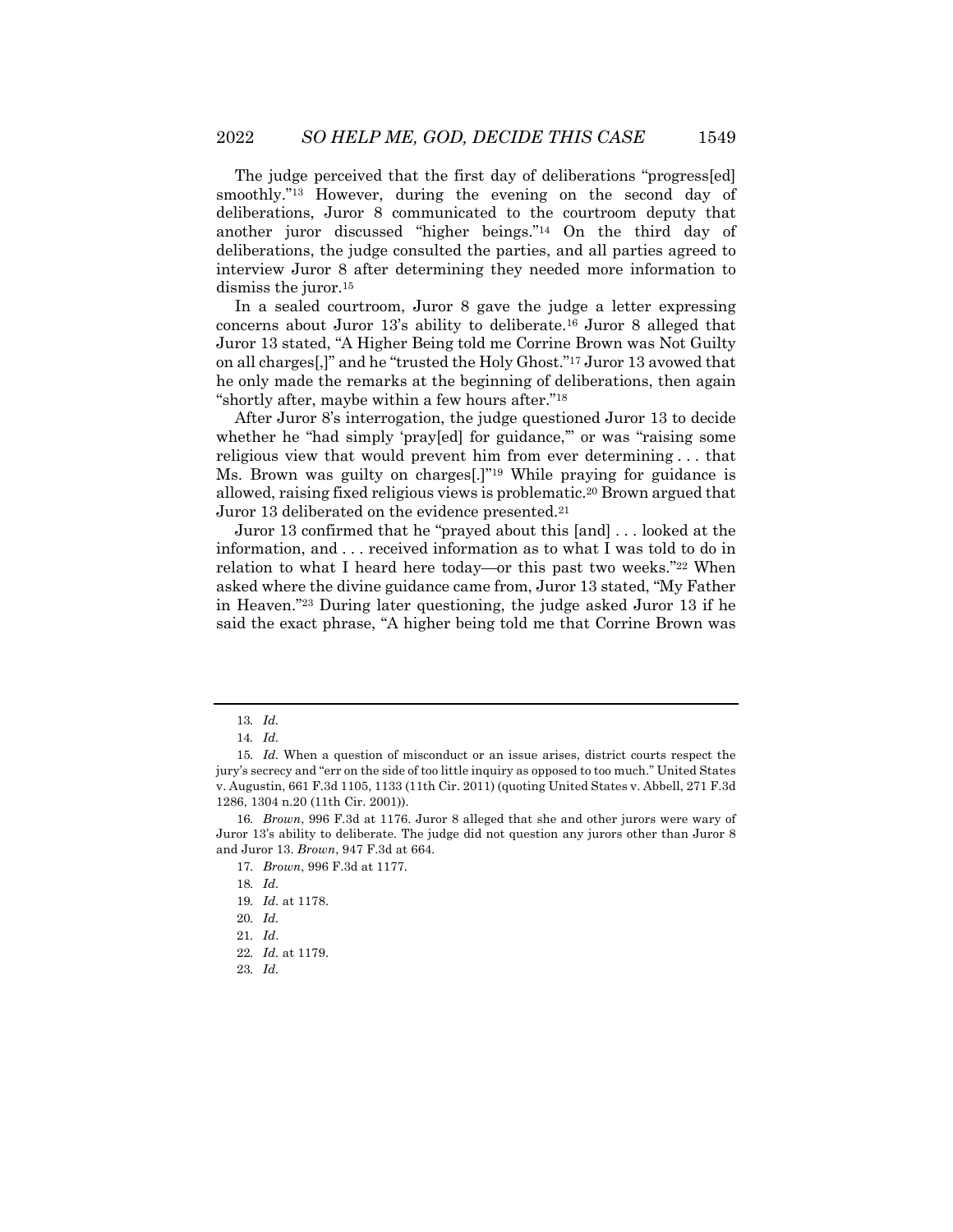not guilty on all charges[,]" to which Juror 13 replied, "No. I said the Holy Spirit told me that."24

Still, when the judge asked Juror 13 if he was struggling morally or religiously in ways that may obstruct his ability to deliberate using the evidence presented, Juror 13 insisted that he was not.25 Juror 13 asserted that he was "following and listening to what has been presented and making a determination from that  $\dots$  <sup>26</sup> Specifically, he "had been" listening to the evidence and 'for the truth.'"27 Juror 13 stated, "I followed all the things that you presented. My religious beliefs are going by the testimonies . . .which I believe that's what we're supposed to do, and then render a decision on those testimonies, and the evidence presented in the room."28

The government moved to dismiss Juror 13.29 While he seemed "very earnest," "very sincere," and it was apparent that "he [was] trying to follow the court's instructions . . . [and render] proper jury service,"<sup>30</sup> Juror 13 was "'direct[ed] . . . what disposition of the charges should be made' by 'the higher being' or 'Holy Spirit.'"31 The court also noted that "a juror who makes that statement to other jurors" at the initiation of deliberation is "injecting religious beliefs that are inconsistent with the instructions of the court."32

Ultimately, the judge dismissed and replaced Juror 13 because he decidedly could not weigh the evidence and formulate a lawful decision.<sup>33</sup> Subsequently, the jury found Brown guilty of eighteen counts and not guilty of four counts.34

Brown moved for a new trial because of Juror 13's removal.<sup>35</sup> The judge denied the motion because the juror "seemed unaware of the

29. As expected, Brown objected the dismissal because she claimed the "threshold to discharge the juror" was not met. *Brown*, 996 F.3d at 1181.

35*. Id.*

<sup>24</sup>*. Id.* at 1180.

<sup>25</sup>*. Id.* at 1178–80.

<sup>26</sup>*. Id.* at 1179.

<sup>27</sup>*. Id.*

<sup>28</sup>*. Id.* at 1180. Jurors should draw reasonable conclusions according to the evidence presented during the trial. To allow a jury to deliberate without invading its privacy, "[d]istrict courts are subject to very stringent limitations on their authority to question jurors about their deliberations . . . ." *Augustin*, 661 F.3d at 1132 (quoting United States v. Siegelman, 640 F.3d 1159, 1185 (11th Cir. 2011)).

<sup>30</sup>*. Id.*

<sup>31</sup>*. Id.*

<sup>32</sup>*. Id.*

<sup>33</sup>*. Id.*

<sup>34</sup>*. Id.*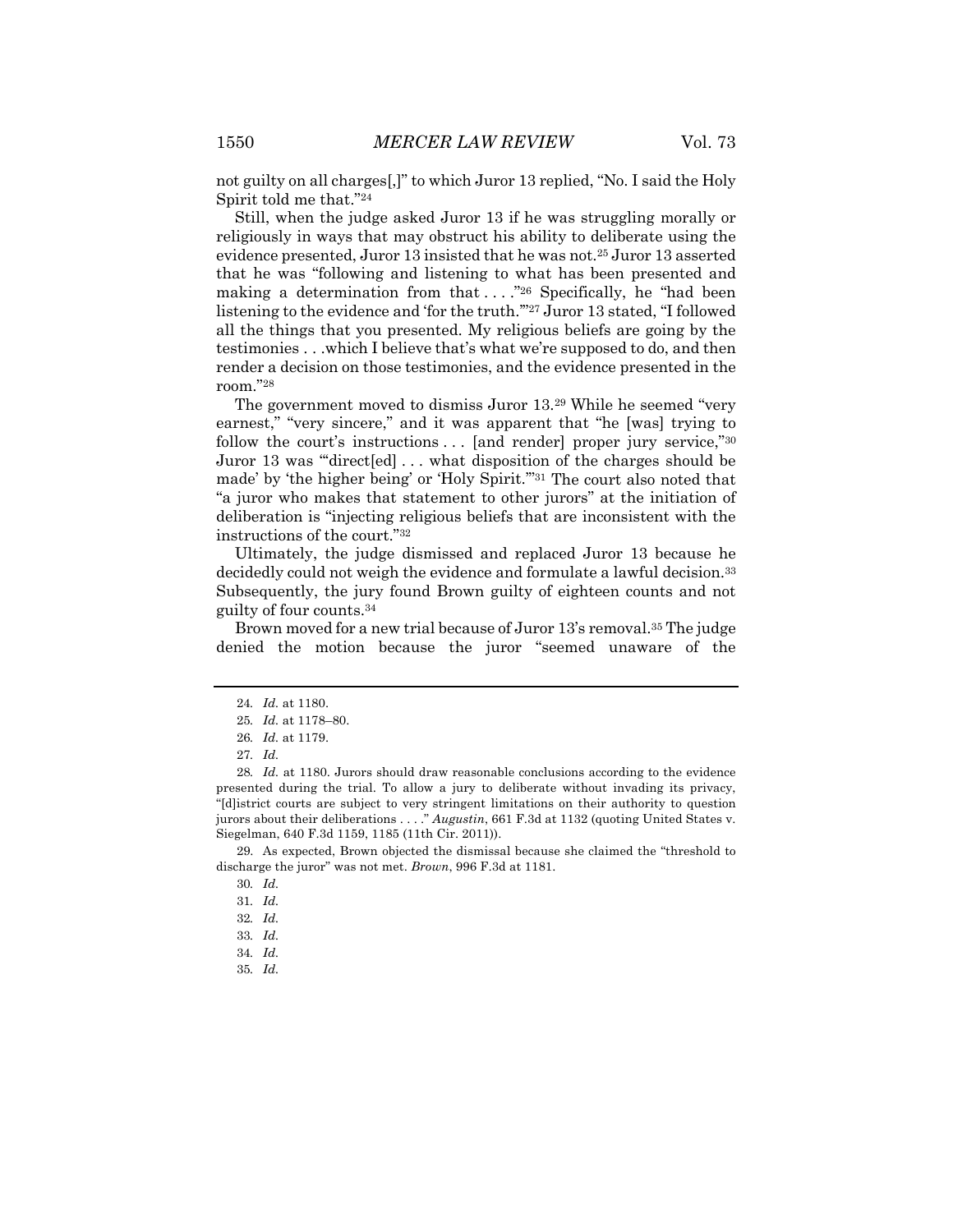inconsistency" between his alleged ability to follow the instructions and his religious beliefs, which "compelled him to disregard those instructions . . . ."36 Brown appealed, then the court of appeals vacated a panel decision affirming her conviction. The court reheard this appeal *en banc*.37

On appeal, the issue was whether a substantial possibility existed that Juror 13 based his decision on the evidence and the law.38 Specifically, the court analyzed whether, beyond a reasonable doubt, the juror's religious statements precluded him from rendering a lawful verdict and fulfilling his duty as a juror—this court held that the statements did not preclude Juror 13 from rendering a lawful verdict.39

#### III. LEGAL BACKGROUND

#### *A. Sixth Amendment Right to a Unanimous Guilty Verdict*

Jurors must determine factual issues using common sense, while defendants seek a fair, unprejudiced verdict. The Sixth Amendment<sup>40</sup> protects a criminal defendant's interests by granting the right to a "speedy and public" trial by an impartial jury in federal and state

<sup>36</sup>*. Id*. at 1182. If Juror 13 merely prayed for guidance during the jury deliberations, there would be no problem; however, "following instructions from an outside source" is not allowed, even if the "source derives from one's own religious beliefs." *Id*.

<sup>37</sup>*. Id.*; *see Brown*, 947 F.3d at 655.

<sup>38</sup>*. Brown*, 947 F.3d at 1182. The majority maintained that Juror 13's credibility was not at issue. *Id*. at 1186. Judge Rosenbaum also commented on the issue of credibility in a dissenting opinion: "[t]o the extent that . . . this Court views religious jurors as inherently trustworthy or more trustworthy than nonreligious jurors, it's important to state plainly that this is not the case . . . . [J]udges should not have preconceived notions about any juror's credibility—whether the juror is religiously devout or not." *Id.* at 1214–15.

<sup>39</sup>*. Id.* at 1194.

<sup>40.</sup> U.S. CONST. amend. XI. The Sixth Amendment states in part that, "[i]n all criminal prosecutions, the accused shall enjoy the right to a speedy and public trial, by an impartial jury of the State and district wherein the crime shall have been committed . . . ."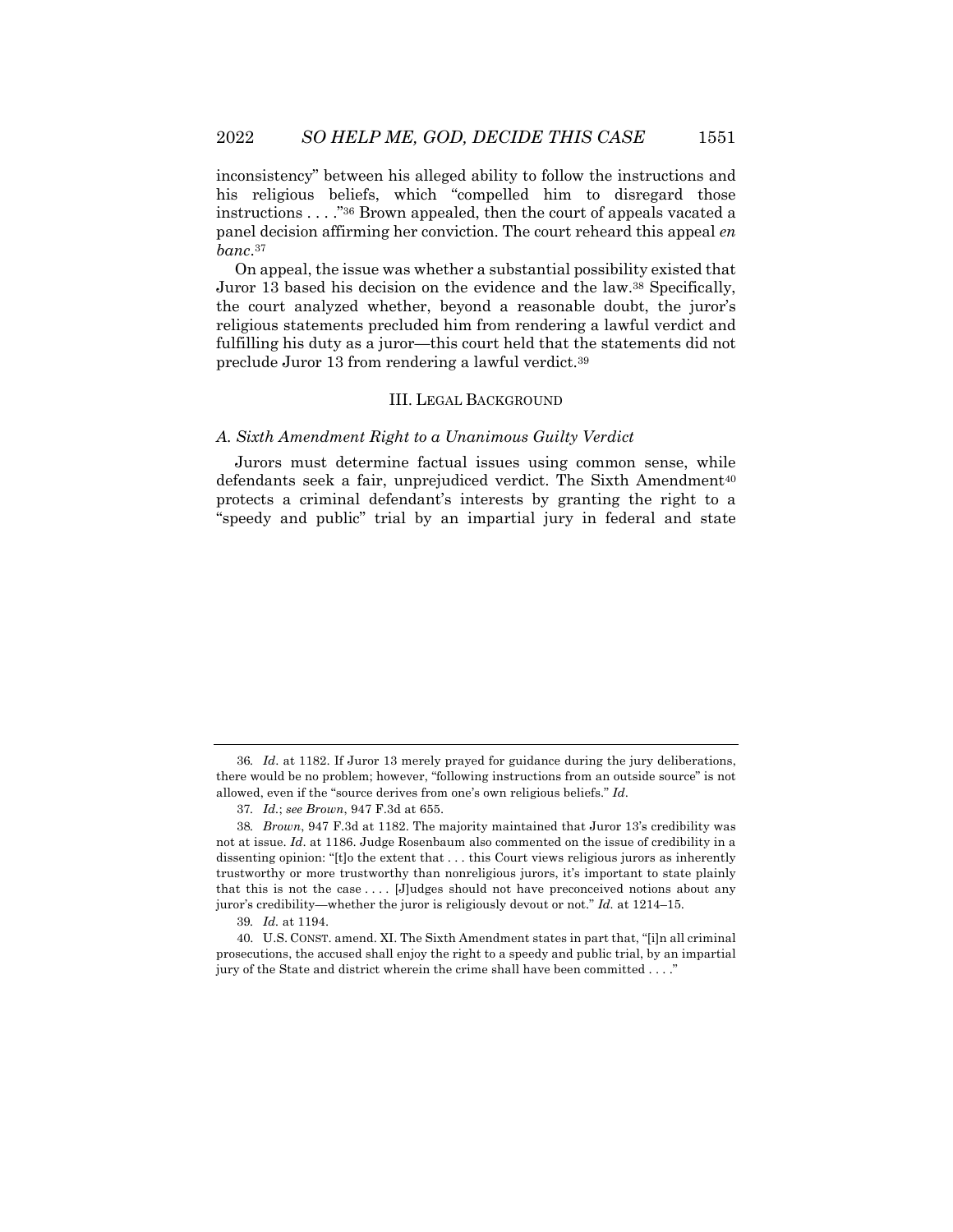jurisdictions.41 The Supreme Court of the United States interpreted "impartial jury" to mean a unanimous verdict.<sup>42</sup>

In some instances, a jury of fewer than twelve members is constitutional. For example, with approval from the court, parties may stipulate to a jury of fewer than twelve jurors.<sup>43</sup> A court may also dismiss a juror for "good cause" after the trial and during deliberations.44 Even in those instances of juror dismissal, the court still requires a unanimous verdict of the remaining jurors.45 Alternatively, a court may replace a dismissed juror rather than continue deliberations with a partial jury.46 The court will use a factors test to decide whether a juror substitute

44*. Id*.

<sup>41.</sup> Ramos v. Louisiana, 140 S. Ct. 1390, 1392 (2020). Before the Supreme Court decided *Ramos*, ten guilty votes could convict criminal defendants in Louisiana and Oregon state courts. *Id.* at 1391. In *Ramos*, the Supreme Court questioned whether the Due Process Clause of the Fourteenth Amendment incorporated the Sixth Amendment's guarantee of a unanimous guilty verdict in a criminal proceeding. The court held that, yes, the Sixth Amendment does require a unanimous verdict when the defendant is on trial for a crime. *Id.* at 1397; *see also* Edwards v. Vannoy, 141 S. Ct. 1547 (2021) (holding that the Sixth Amendment right to a jury trial must result in a unanimous verdict to convict a criminal defendant for a serious offense).

<sup>42</sup>*. Ramos*, 140 S. Ct*.* at 1397. Today, in all states and in the federal system, a unanimous guilty verdict is required to convict a criminal defendant. *Id.* at 1418. Despite precedent mandating otherwise, Louisiana and Oregon state courts previously allowed ten of twelve guilty verdicts to convict. Before *Ramos*, there were arguably no constitutionally-grounded arguments that supported non-unanimous juries; instead, weak precedent and dicta dating back to the Jim Crow-era avoided unanimous guilty verdict mandates. This precedent effectively annulled the votes and voices of minority jury members, undermining the evenhandedness of the criminal justice system. However, Justice Gorsuch explained in a plurality opinion in *Ramos* that, even before the American legal system was established, common law required a unanimous jury to convict. Justice Gorsuch referenced Blackstone who explained that an individual is innocent until "the truth of every accusation . . . be confirmed by the unanimous suffrage of twelve of his equals and neighbors, indifferently chosen, and superior to all suspicion." Louisiana only began endorsing nonunanimous verdicts in 1898 during a constitutional convention which resulted in a slew of Jim Crow laws, including a poll tax and literacy tests. *Id.* at 1394–95. "We met here to establish the supremacy of the white race, and the white race constitutes the Democratic party of this State." *Official Journal of the Proceedings of the Constitutional Convention of the State of Louisiana* 374 (H. Hearsey ed. 1898).

<sup>43.</sup> FED. R. CRIM. P. 23(b)(2) (2021).

<sup>45.</sup> FED. R. CRIM. P. 23(b)(3) (2021).

<sup>46.</sup> FED. R. CRIM. P. 24(c)(1) (2021).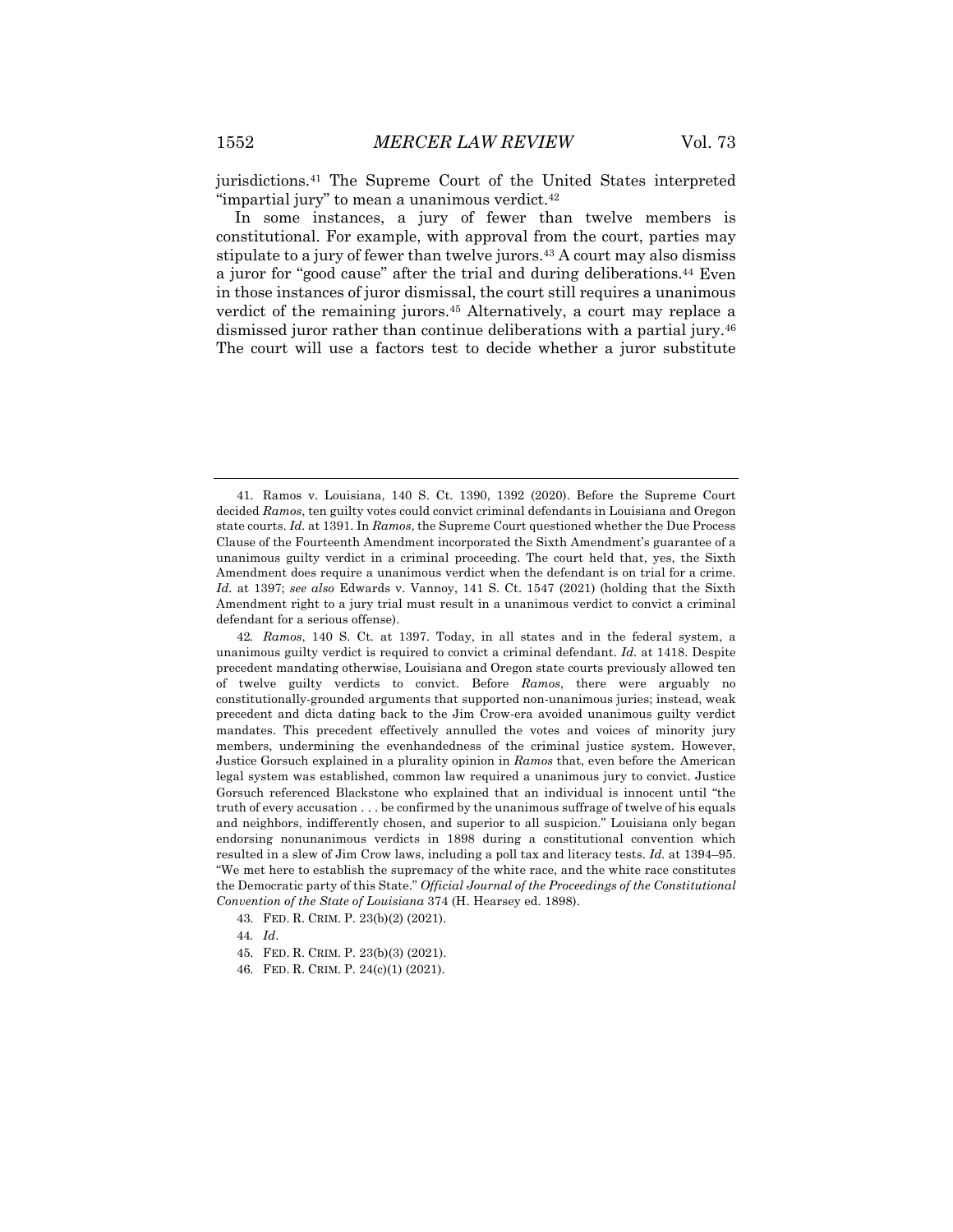would prejudice the defendant.47 Replacing a dismissed juror is a reversible error when the alternation prejudices the defendant.48

#### *B. Freedom of Speech and Religion*

While the Sixth Amendment protects the defendants during a trial, the First Amendment49 protects jurors' interests by guaranteeing all individuals the freedom of expression, religion, assembly, and petition against the state. Congress shall not promote or devalue any religion by passing prejudicial laws or restricting the press or individuals from speaking freely.50

However, courts may dismiss jurors whose religious beliefs preclude them from pronouncing individuals guilty or whose religious beliefs expressly conflict with substantive law.51 For example, in *United States v. Geffrard,*<sup>52</sup> the dismissed juror sent a "lengthy, combative letter" to the

50*. Id*. The Free Exercise Clause of the First Amendment grants the absolute freedom to believe, but the freedom to act on that belief is limited. Thus, government regulations of religious beliefs are strictly prohibited, but indirect regulation of religious conduct is permitted. If a law that seems neutral on its face merely incidentally burdens a religious group, then the law will not be barred by the Free Exercise Clause. Alternatively, if a law intentionally discriminates against a religious group, then a strict scrutiny standard will determine whether the law is constitutional under the First Amendment Free Exercise Clause. *See* Employment Division v. Smith, 494 U.S. 872 (1990) (asserting that an individual's religious freedom does not grant the ability to ignore neutral laws); *but see* Sch. Dist. of Abington Twp. v. Schempp*,* 374 U.S. 203 (1963) (noting that the separation of Church and State should be complete and unequivocal).

51. Establishment Clause issues arise when jurors are given free-reign to say whatever they please during jury duty. Legal scholars have argued that jurors are private citizens "for purposes other than their jury service" so they have rights under the First Amendment; however, while serving on a jury, jurors function as state actors because "they are acting pursuant to a delegation of authority from the state . . . . [T]hey are paid employees of the state and comprise what the Supreme Court has called 'a governmental body.'" Thus, a juror's freedom of speech is not wholly unlimited. Gary J. Simson and Stephen P. Garvey, *Knockin' on Heaven's Door: Rethinking the Role of Religion in Death Penalty Cases* 25, SSRN (Jan. 16, 2001), https://ssrn.com/abstract=250920. *See* Miles v. United States, 103 U.S. 304, 310 (1880); United States v. Whitfield, 590 F.3d 325, 360 (5th Cir. 2009).

52. 87 F.3d 448 (11th Cir. 1996).

<sup>47.</sup> United States v. Oscar, 877 F.3d 1270 (11th Cir. 2017). Those factors include the trial's length and complexity, the time the jury spent deliberating, the steps taken to separate the alternate juror from extrinsic evidence, and whether the jury began their deliberations afresh after the court substituted the juror. *Id.* at 1289.

<sup>48</sup>*. See* United States v. Kopituk, 690 F.2d 1289, 1308–09 (11th Cir. 1982); United States v. Phillips, 664 F.2d 971, 993 (5th Cir. 1981).

<sup>49.</sup> U.S. CONST. amend. I. The First Amendment states that "Congress shall make no law respecting an establishment of religion, or prohibiting the free exercise thereof; or abridging the freedom of speech, or of the press; or the right of the people peaceably to assemble, and to petition the Government for a redress of grievances."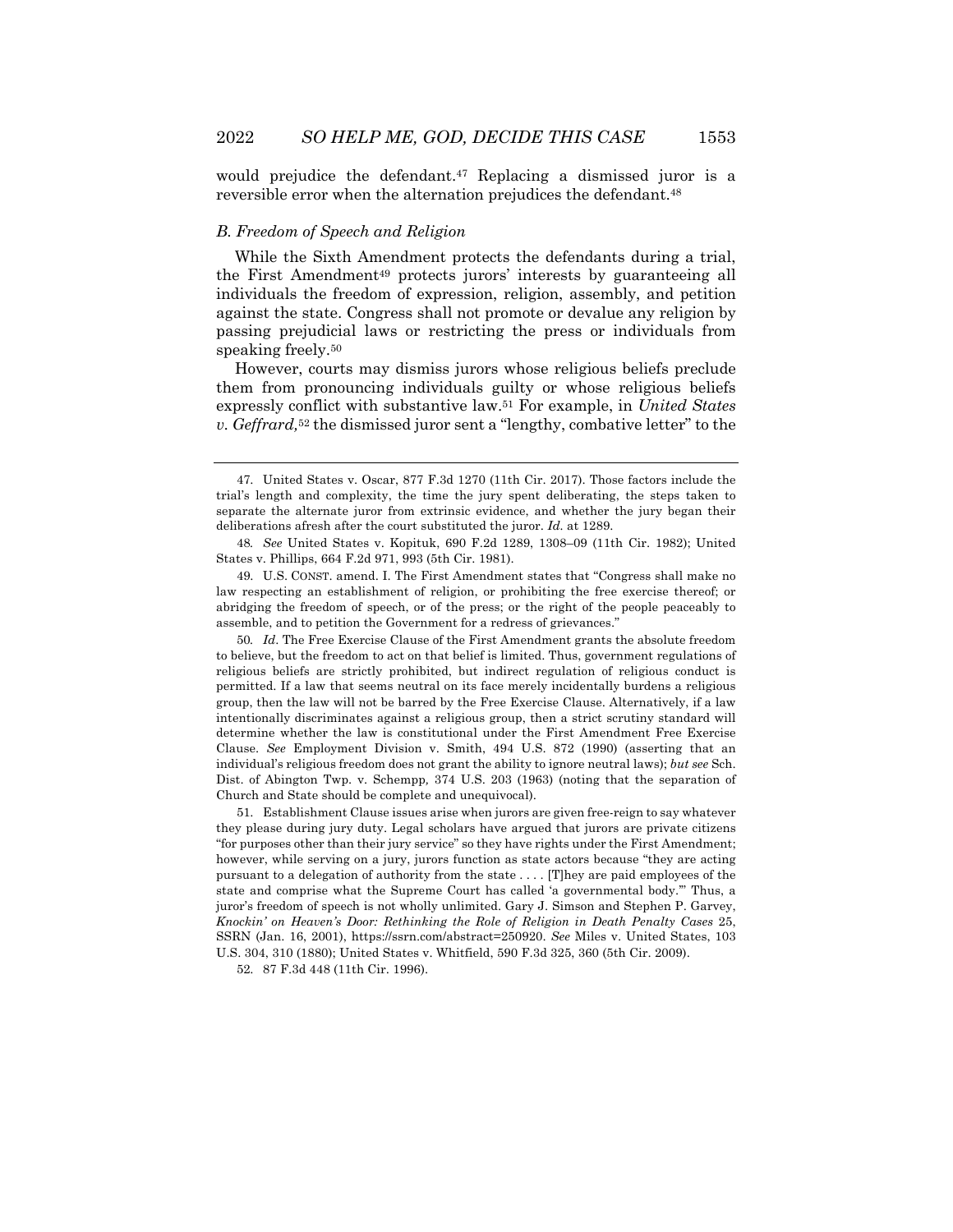district court judge.53 The juror's letter explained that, because she believed in Swedenborgianism,<sup>54</sup> she "could not live with a verdict of guilty for any of the accused on any of the charges . . . ."55 The juror stated that her religious beliefs "made it impossible for her to deliberate"56 because discoursing "the teachings of Emanuel Swedenborg with the other jurors in relation to this case . . . would be like discussing the theory of relativity with my cocker spaniel dog."57 Thus, the juror's dismissal was warranted because the religion was inharmonious with jury duty.<sup>58</sup>

#### *C. Jury Deliberations*

#### **1. Judgment by Ordinary Peers**

During a jury trial, a judge instructs the jury on the applicable law, and the jury applies the law to the facts presented.59 The right to a jury trial "protects parties" from judgment by a "special class of trained professionals who ... may not understand or appreciate the way

- 55*. Geffrard*, 87 F.3d at 451.
- 56*. Brown*, 996 F.3d at 1190.
- 57*. Geffrard*, 87 F.3d at 451.
- 58*. Id.*; *see also Miles*, 103 U.S. at 310; *Whitfield*, 590 F.3d at 360.

59. United States v. Gaudin, 515 U.S. 506 (1995). Separate duties of jury and judge ensure that a defendant's verdict derives from a group of ordinary peers. 2 JAMES WILSON, LECTURES ON LAW, THE WORKS OF THE HONOURABLE JAMES WILSON 219–20 (Bird Wilson ed., Phila., Lorenzo Press 1804); *see also* Powers v. Ohio, 499 U.S. 400, 407 (1991) (explained that jury service "affords ordinary citizens a valuable opportunity to participate in a process of government . . . .") (quoting Duncan v. Louisiana, 391 U.S. 145, 187 (1968) (Harlan, J., dissenting)).

<sup>53</sup>*. Brown*, 996 F.3d at 1189 (explaining the factual background of *Geffrard*, 87 F.3d at 451).

<sup>54.</sup> Swedenborgianism is a theological belief in which Emanuel Swedenborg outlines his spiritual experiences and religious ideology. The religion features a god who is incapable of anger, judgment, and punishment. Followers of Swedenborgianism believe that "Hell is not a punishment but a reflection of our own states of selfishness; we are not cast into hell but choose it freely." *Beliefs—The Swedenborgian Church of North America*, SWEDENBORG.ORG (2022), https://swedenborg.org/explore/beliefs/ (last visited Jan. 3, 2022).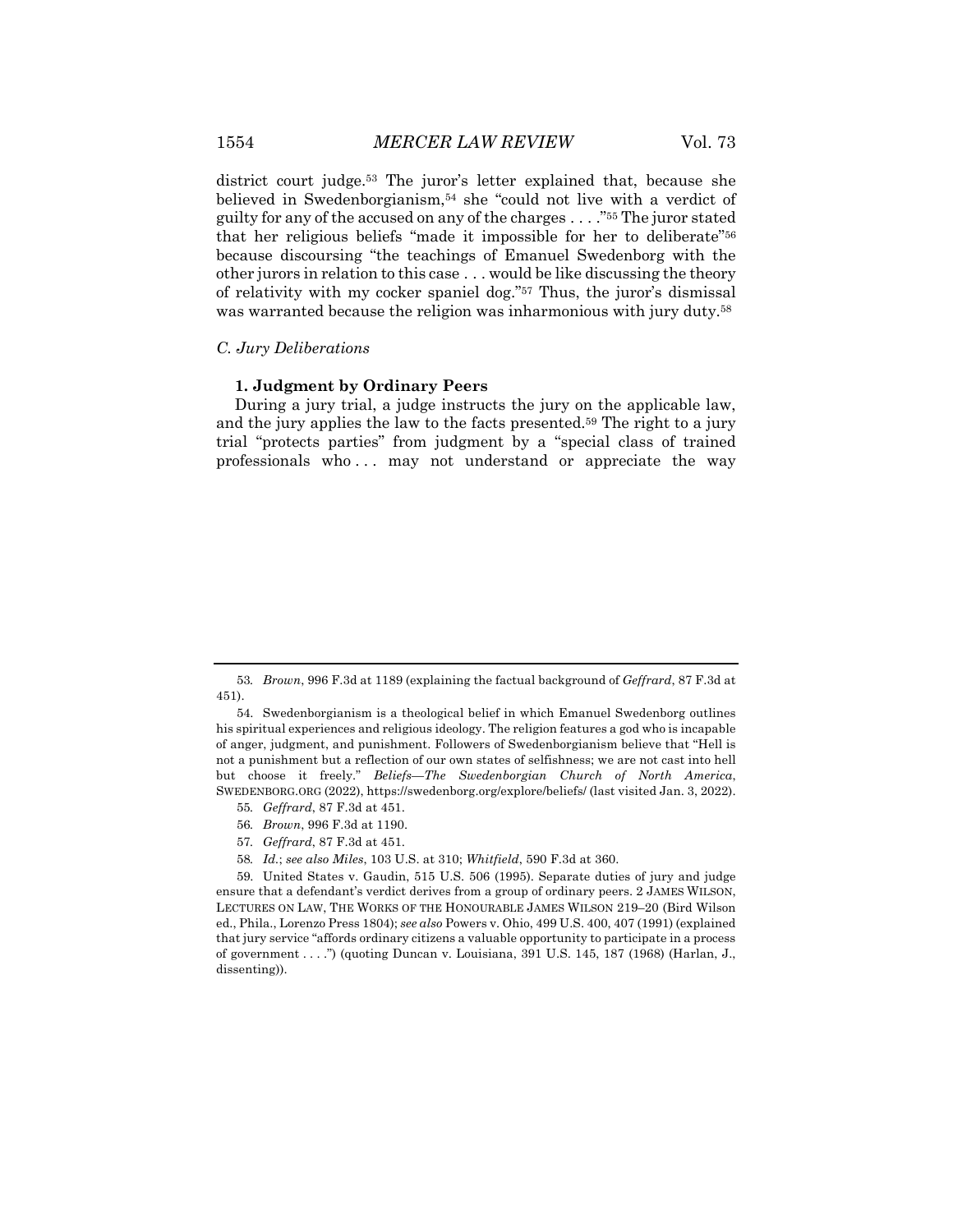ordinary people live their lives."60 Judges belong to that class of professionals which may interfere with the jury's fact-finding task.61

#### **2. Removal of a Juror**

To protect the trial's integrity and the defendant's Sixth Amendment right to a unanimous verdict, a district court may dismiss a juror for "good cause" during deliberations.62 Just cause exists when the juror refuses to follow the law or the jury instructions.63 The dismissal of a juror is within the trial judge's discretion.<sup>64</sup> The judge must determine that a juror refused to formulate a verdict using the evidence presented during the trial.65 Removing a juror because the prosecution's evidence is unconvincing will violate the defendant's constitutional right to a unanimous verdict.66

In contrast, when a juror admits that they are too biased, too unfair, or too emotional to follow the law, there is likely just cause to dismiss the juror.67 For example, in *United States v. Oscar*,68 a juror was dismissed during deliberations after expressing that she did not believe in the justice system, could not act fairly, and needed to "defend [her] people."69 If the juror were not removed, the verdict likely would have been unlawful. Therefore, in *Oscar*, the court did not abuse its discretion by dismissing the juror because refusing to follow the law constituted just cause.70

<sup>60.</sup> Peña-Rodriguez v. Colorado*,* 137 S. Ct. 855, 874–75 (2017). The Sixth Amendment requires that a defendant receive a jury selected from a cross-section of the community; this does not mean that a jury will consist of a fair cross-section of the community. Nina W. Chernoff, *Wrong About the Right: How Courts Undermine the Fair Cross-Section Guarantee by Confusing It with Equal Protection*, 64 HASTINGS L.J. 141, 157 (2012); *see also* 1 ALEXIS DE TOCQUEVILLE, DEMOCRACY IN AMERICA 334 (Henry Reeve trans., Schocken 1st ed. 1961) (observing that the separation of classes in America's democratic government: "Societies . . . follow certain rules in their formation that they cannot evade . . . . It is evident that each of these classes will bring its own distinctive instincts to the handling of the finances [and policies] of the State.")

<sup>61</sup>*. Peña-Rodriguez*, 137 S. Ct. at 874.

<sup>62.</sup> FED. R. CRIM. P. 23(b) (2021).

<sup>63</sup>*. Geffrard*, 87 F.3d at 452.

<sup>64</sup>*. Abbell*, 271 F.3d at 1302.

<sup>65</sup>*. See* In re Winship, 397 U.S. 358, 364 (1970).

<sup>66.</sup> United States v. Thomas, 116 F.3d 606, 621–22 (1997).

<sup>67</sup>*. Oscar*, 877 F.3d at 1288.

<sup>68</sup>*. Id.*

<sup>69</sup>*. Id.* The juror also started to cry when discussing the defendant's possibility of prison. *Id.*

<sup>70</sup>*. Id*.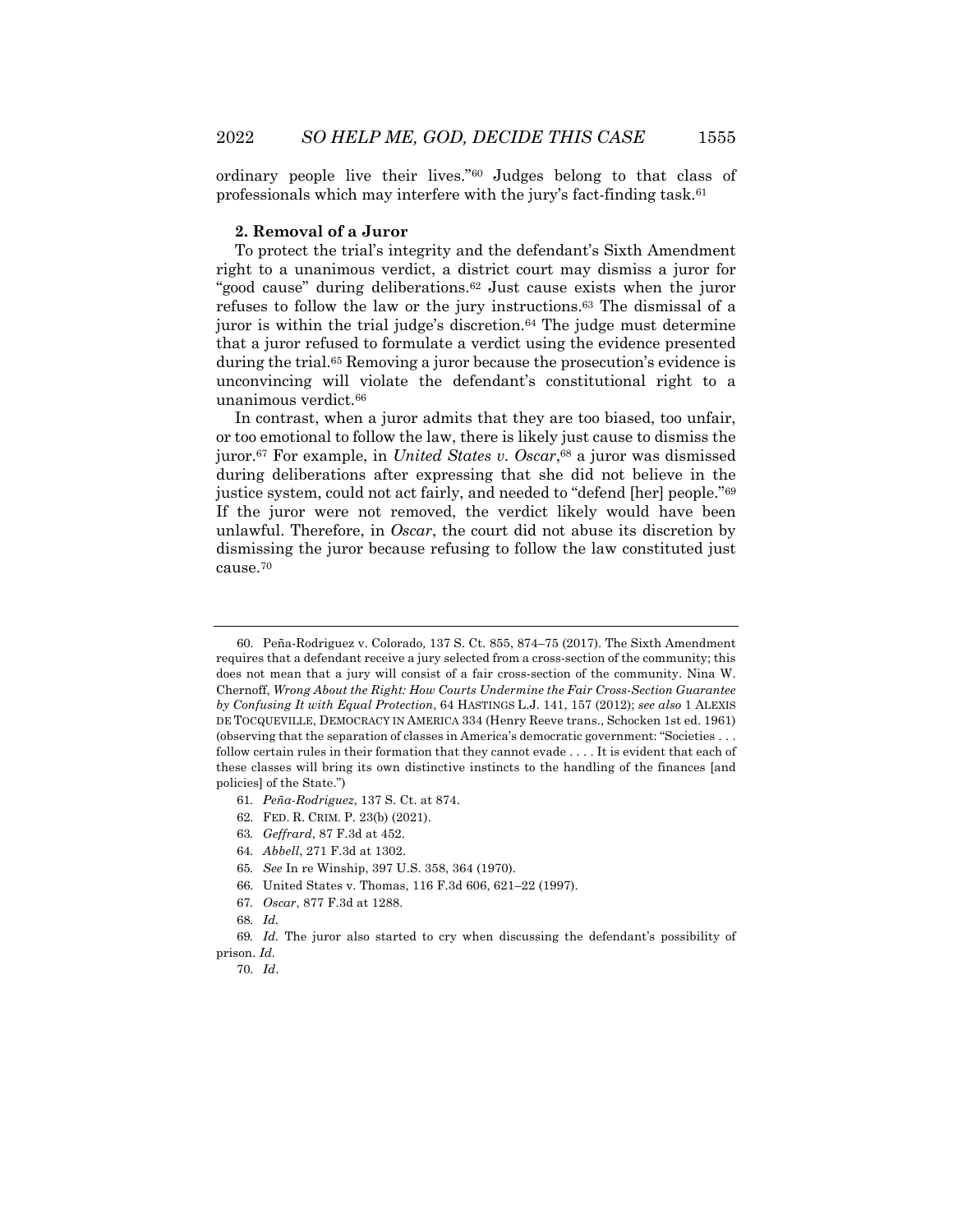#### **3. Confidentiality and Questioning**

Rule 606(b) of the Federal Rules of Evidence71 intends to preserve the legitimacy and finality of the judicial process and the defendant's verdict; it also protects the jurors' interests, allowing them to speak freely without persecution.72 Jurors may not testify as a witness for cases on which they serve.<sup>73</sup> While jurors may talk about deliberations after the trial, their statements have no legal weight.74 Likewise, judges may not admit testimony or affidavits from jurors that reflect their decision-making process.75

There are a few exceptions to this rule. For instance, a juror may testify about extraneous prejudicial information, outside influences, or a clerical mistake on the verdict form.76 Jurors are also allowed to testify about extraneous influences, but judges may not question jurors about the subjective effect of that information.<sup>77</sup> Simply, the court may ask about the existence of the extrinsic evidence, but not how that evidence swayed the juror's perception of the verdict.78 The judge determines whether the extraneous information contaminated the verdict using an objective standard.79

77. United States v. Lloyd, 269 F.3d 228, 237 (3d Cir. 2001).

78*. Id.*

79*. Id.* at 238. The judge shall determine whether the "probable effect of the . . . information on a hypothetical average juror" would inflict sufficient prejudice. *Id.* (quoting United States v. Gilsenan, 949 F.2d 90, 95 (3d Cir. 1991)).

<sup>71.</sup> FED. R. EVID. 606(b) (2021).

<sup>72</sup>*. Id.*; DEBORAH J. MERRITT & RIC SIMMONS, MERRITT AND SIMMONS'S LEARNING EVIDENCE: FROM THE FEDERAL RULES TO THE COURTROOM 962 (4th ed. 2018).

<sup>73.</sup> FED. R. EVID. 606(b)(1) (2021). Jurors shall not testify about (1) any statement made or any incident that occurred during deliberations, (2) the effect of anything on a juror's vote, or (3) any juror's mental process concerning a verdict or indictment. *Id.* Mental processes include a juror's feelings, pressures from other jurors, and whether the juror would have decided the verdict differently if either party presented alternate evidence during the trial. United States v. Burns, 495 F.3d 873, 875–76 (8th Cir. 2007).

<sup>74.</sup> MERRITT & SIMMONS, *supra* note 72, at 963–64.

<sup>75.</sup> FED. R. EVID. 606(b).

<sup>76.</sup> FED. R. EVID. 606(b)(2) (2021). The Supreme Court decided in *Peña-Rodriguez* that when a criminal defendant is found guilty, the Sixth Amendment will override Rule 606(b) in one scenario, which is when a juror acts according to racial stereotypes. *Peña-Rodriguez,* 137 S.Ct. at 868–69. Courts are reluctant to broaden the scope of this exception to include sexism, religion, and other forms of discrimination. The court's reluctance to broaden the scope of Rule 606(b) protects jurors' religious interests but strains the interests of defendants. MERRITT & SIMMONS, *supra* note 72, at 971.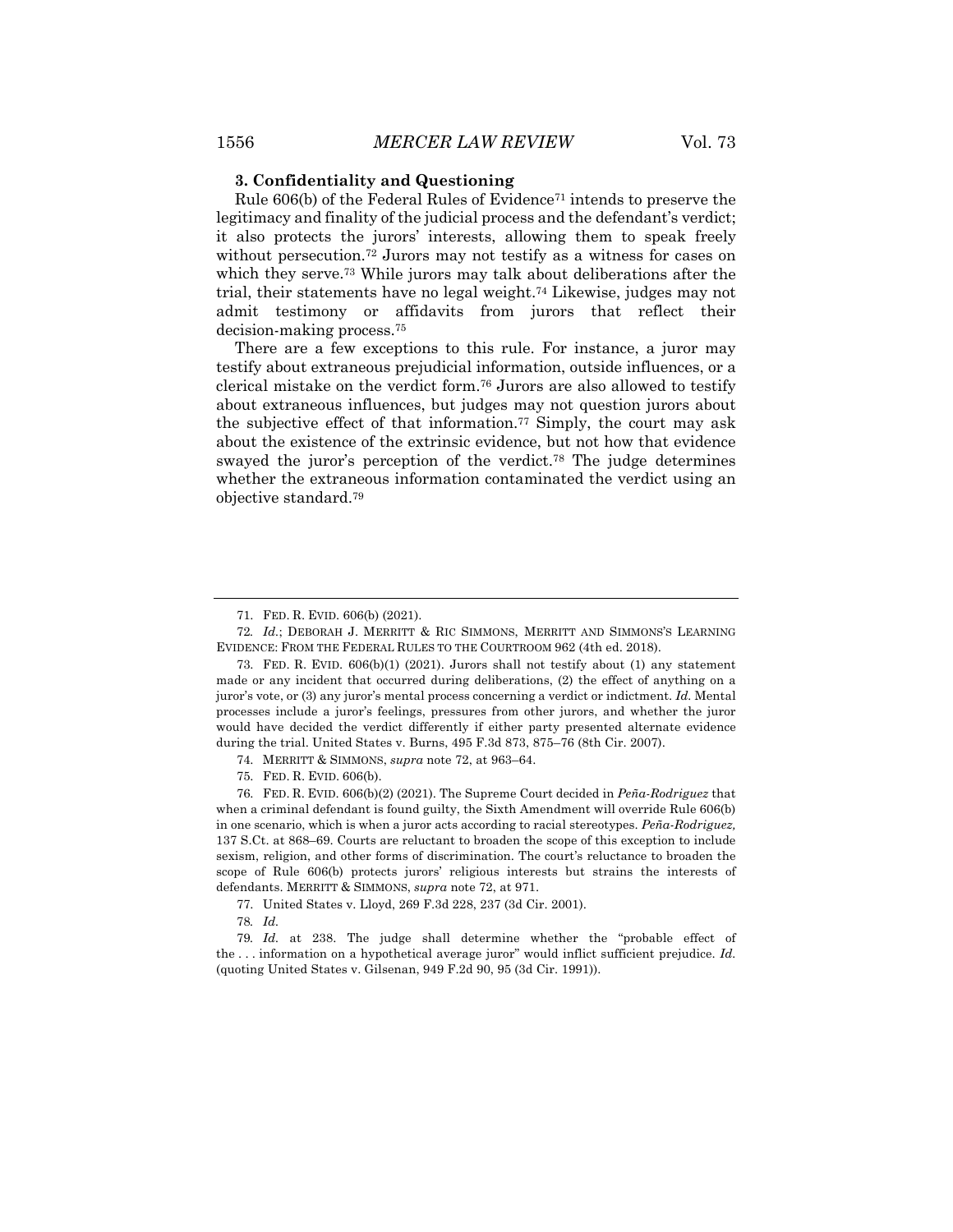#### **4. External Influences**

Jurors may testify about extraneous prejudicial information.80 Courts do not want to undermine the jury deliberation process, but it strives to protect the defendant's right to a fair trial. So, a juror's ability to testify about extraneous prejudicial information is relevant to a finding of impartiality. Still, a mistrial or a new trial is only required when a juror's use of extrinsic evidence poses a "reasonable possibility of prejudice to the defendant."81 The defendant must show that extrinsic evidence tainted the jury.82 Prejudice is presumed once the defendant establishes that extrinsic evidence has contaminated the jury.83

Jurors may not testify on internal matters of deliberation, but they may testify about external influences. In *Tanner v. United States*,84 the Supreme Court held that jurors' statements about sleeping, abusing alcohol, and using drugs during deliberations refer to internal matters because they occur inside the jury room.85 Thus, the court reasoned that intoxication reflects a juror's nature and is not an influence deriving outside of the jury room.86 The holding in *Tanner* suggests that courts are more likely to broaden the scope of internal influences rather than limit the definition of external influences.87 While this limitation safeguards the finality and legitimacy of the justice system, it also confines the subjects on which jurors may testify.88

[a]llegations of juror misconduct, incompetency, or inattentiveness, raised for the first time days, weeks, or months after the verdict, seriously disrupt the finality of the process. Moreover, full and frank discussions in the jury room, jurors' willingness to return an unpopular verdict, and the community's trust in a system that relies on the decisions of laypeople would all be undermined by a barrage of postverdict scrutiny of juror conduct.

United States v. Siegelman, 799 F. Supp. 2d 1246, 1254 (M.D. Ala. 2011) (quoting *Tanner*, 483 U.S. at 120–21) (internal citations omitted by the Eleventh Circuit).

<sup>80.</sup> FED. R. EVID. 606(b). Jury tampering, such as bribes, coercing, or other jury influencing is strictly prohibited and is grounds for overturning a verdict. *Id.*

<sup>81.</sup> United States v. Perkins, 748 F.2d 1519, 1533 (11th Cir. 1984). *See also* United States v. Ronda, 455 F.3d 1273, 1299 (11th Cir. 2006).

<sup>82</sup>*. Ronda*, 455 F.3d at 1299.

<sup>83</sup>*. Id.*

<sup>84.</sup> Tanner v. United States, 483 U.S. 107 (1987).

<sup>85</sup>*. Id.* at 117–19.

<sup>86</sup>*. Id.*

<sup>87</sup>*. Id.*; s*ee* MERRITT & SIMMONS, *supra* note 72, at 966.

<sup>88.</sup> For obvious policy reasons, allowing "postverdict investigation into juror misconduct . . ." would undermine the jury system and, consequently, the American justice system. The Supreme Court explained why postverdict juror investigations are unfavored: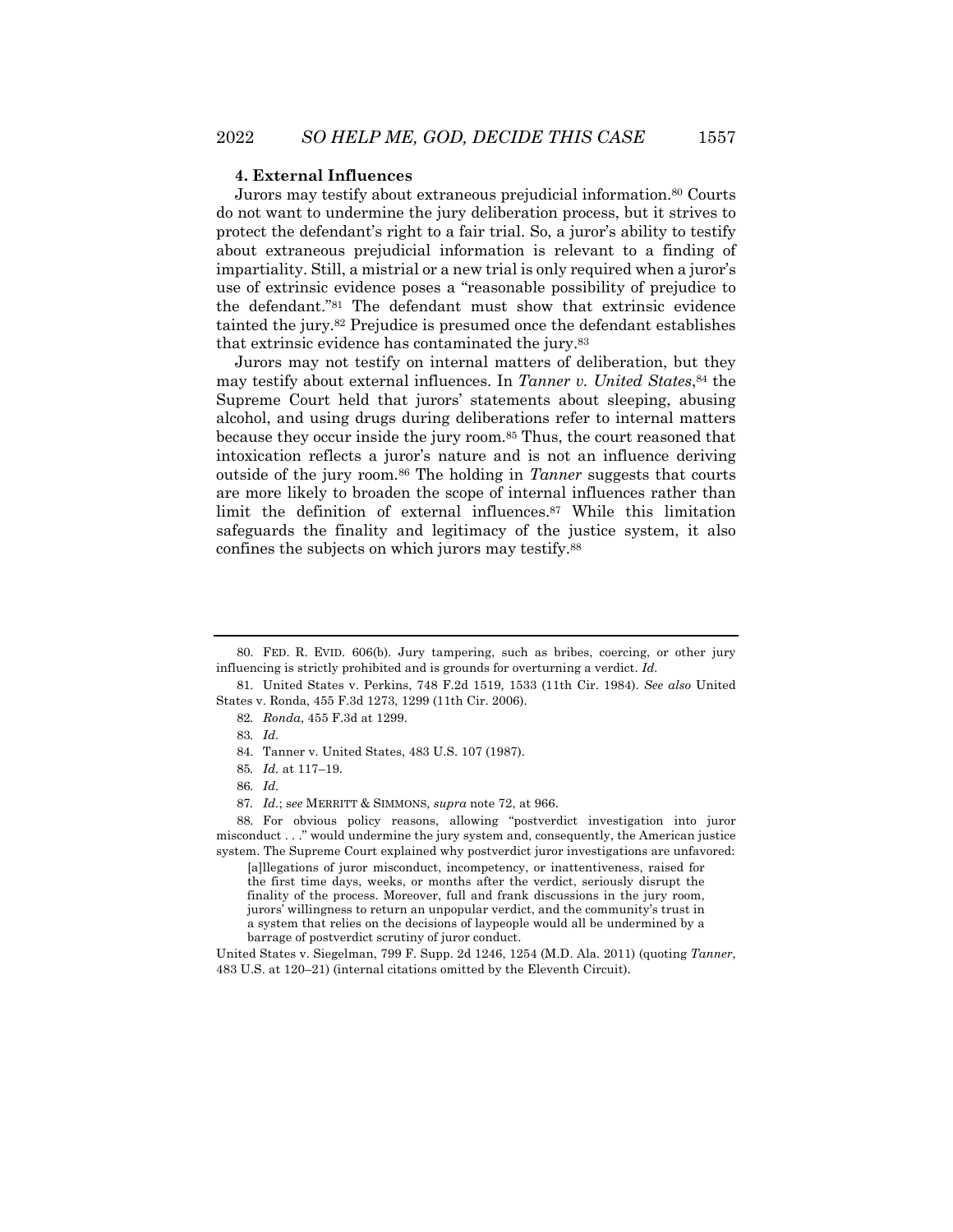#### *D. Standard of Proof on Appeal*

Removal of a juror is reviewed for "abuse of discretion."89 An appellate court will reverse a district court's ruling if it "discharged the juror 'without factual support, or for a legally irrelevant reason.'"90 Whether the dismissed juror purposefully refused to follow the law is a factual issue that the appellate court will review for clear error.<sup>91</sup>

The district court makes a clear error when the appellate court has been "left with the definite and firm conviction that a mistake has been committed."92 The district court judge is uniquely positioned to make credibility determinations that determine a juror's "motivations and intentions,"93 so appellate courts generally give deference on factual findings to the district court judge who witnessed the testimony live.<sup>94</sup>

#### *E. Juror Dismissal is Not Warranted if the Record is Ambiguous*

An ambiguous record on appeal unclearly shows that a court lawfully dismissed a juror. When an ambiguous record is presented to the appellate court, even if considerable evidence supports the conclusion that a dismissed juror deliberated on impermissible grounds, reversal of the juror's dismissal is warranted.95

When jurors refuse to deliberate according to evidence, the trial court likely acts within its discretion when dismissing that juror.96 For example, in *United States v. Abbell*,<sup>97</sup> multiple jurors sent a note to the court which alleged that Juror Alfonso incorrectly followed the law during deliberations and acted as though the jury instructions were "only advisory and not binding on the jury."98 Juror Alfonso did her nails during deliberations which angered other jurors because it suggested a lax duty to uphold the law.99 Even after additional jury instructions were given, multiple jurors alleged that Juror Alfonso refused to engage in deliberations, consider evidence, or follow the law.100 The court dismissed

- 96*. Abbell*, 271 F.3d at 1304.
- 97*. Id.* at 1302.

<sup>89</sup>*. Abbell*, 271 F.3d at 1302.

<sup>90</sup>*. Id.* (quoting United States v. Smith, 918 F.2d 1501, 1512 (11th Cir. 1990)).

<sup>91</sup>*. Abbell*, 271 F.3d at 1302–03.

<sup>92.</sup> United States v. United States Gypsum Co*.*, 333 U.S. 364, 395 (1948).

<sup>93</sup>*. Abbell*, 271 F.3d at 1303.

<sup>94.</sup> United States v. Gabay, 923 F.2d 1536, 1542–43 (11th Cir. 1991).

<sup>95</sup>*. Brown*, 996 F.3d at 1185.

<sup>98</sup>*. Id.* at 1303.

<sup>99</sup>*. Id.* at 1304.

<sup>100</sup>*. Id.* at 1303–04.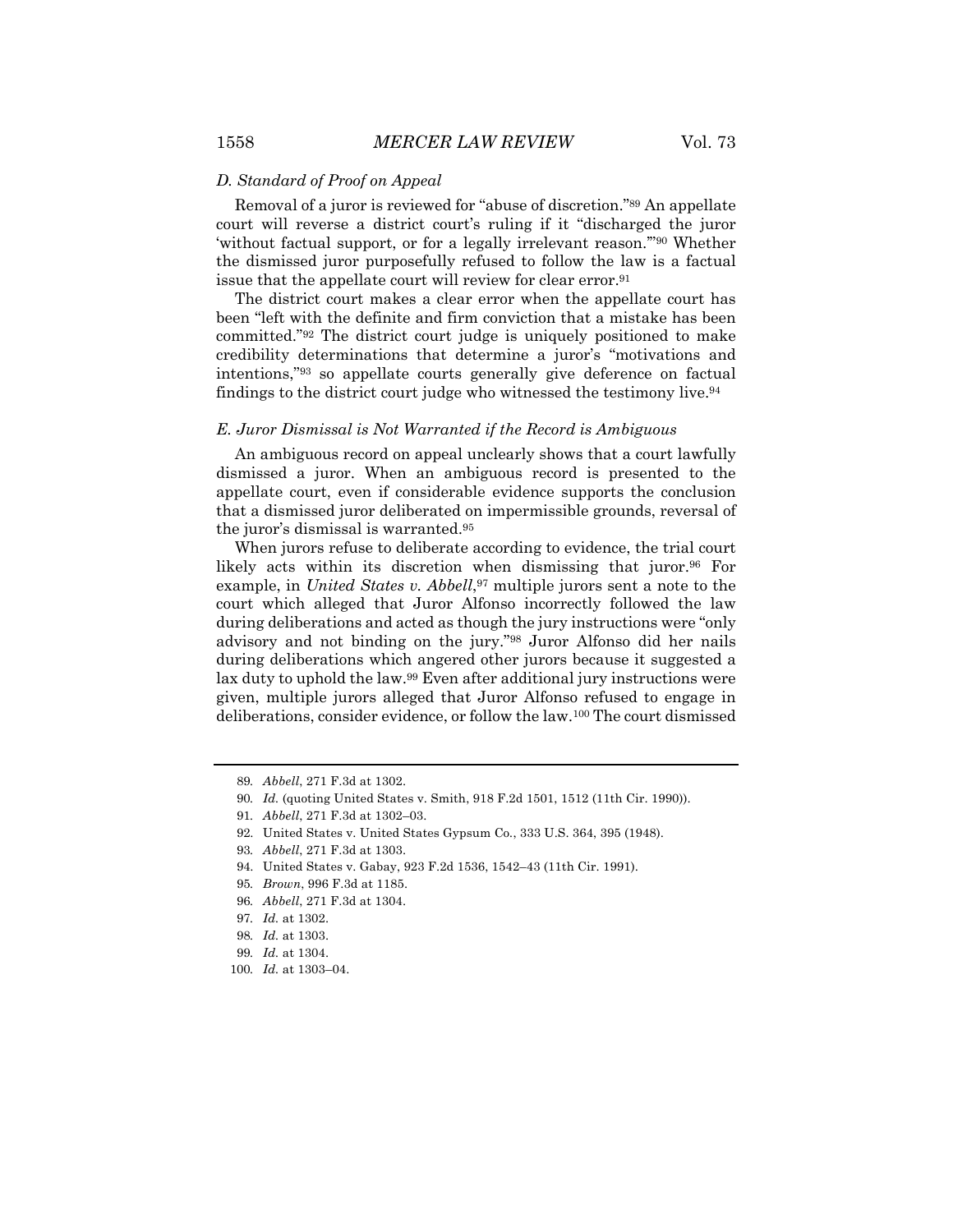Juror Alfonso.101 On appeal, the court held that the district court acted within its discretion by dismissing the juror.<sup>102</sup>

The appellate court in *Abbell* established that its standard on appellate review is "no substantial possibility," which asks whether "the juror was basing her decision on the sufficiency of the evidence."103 The substantial possibility standard is explicitly intended to operate as a "'beyond reasonable doubt' standard."104 In establishing this standard, the court in *Abbell* emphasized the constitutional challenge of dismissing jurors; to ensure the dismissal is constitutional, courts must distinguish jurors who reject the law from those who merely disagree.105 The court in *Abbell* acknowledged the potential for defendants' and jurors' interests to clash and the need to balance those interests fairly.106

When the court dismisses jurors because of their view of the evidence, there is likely an ambiguous record. For instance, in *United States v. Thomas,*<sup>107</sup> multiple jurors reported another juror for invoking allegedly unrelated reasons for voting a certain way during deliberations.108 The juror was dismissed because he allegedly refused to convict for prejudiced notions.109 While dismissing a juror because of prejudice may be required to protect the Sixth Amendment rights of the defendant, in *Thomas*, there was no prejudice; instead, the dismissed juror "couch[ed] his opinion [of the verdict] in terms of the evidence . . . ."110 In other words, the juror was unconvinced by the presentation of the evidence. Thus, the appellate court in *Thomas* held that the juror's dismissal was not warranted because unambiguous records do not turn on the presentation of evidence.111

#### IV. COURT'S RATIONALE

The *en banc* majority in *Brown* held that the record for dismissing Juror 13 was ambiguous because there was "more than a substantial possibility" that Juror 13 deliberated according to the law and the

101*. Id.* at 1304. 102*. Id.* 103*. Id.* 104*. Id.* at 1302. 105*. Id.* 106*. Id.* 107*. Thomas*, 116 F.3d at 611. 108*. Id.* 109*. Id.* at 612. 110*. Id.* at 611. 111*. Id*. at 618.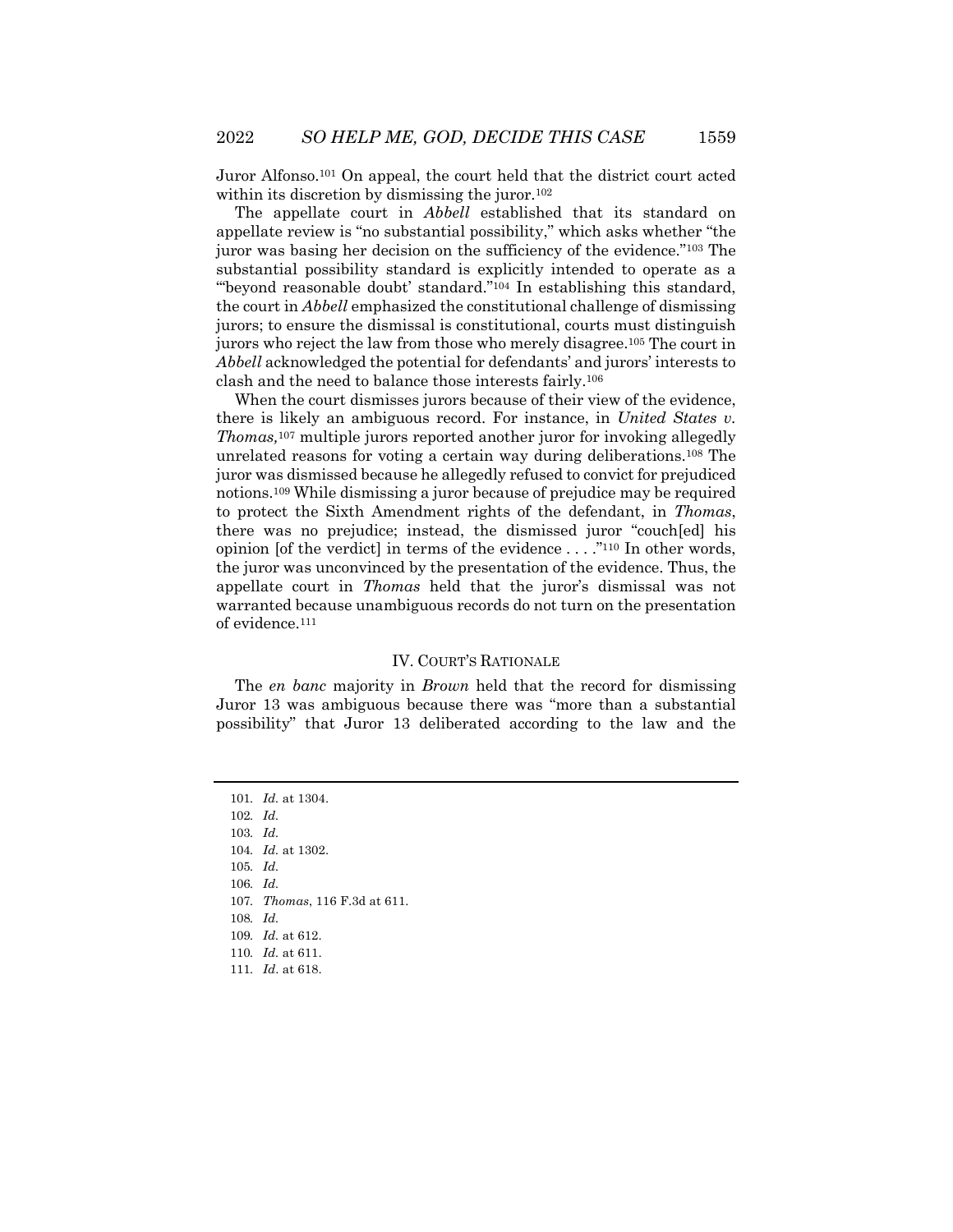evidence presented.112 Thus, the district court abused its discretion and violated the defendant's right to a unanimous jury.113 Judge William Pryor wrote the court's majority opinion.114 Judge Newsom and Judge Brasher each wrote a concurring opinion. Judge Wilson and Judge Rosenbaum each wrote a dissenting opinion.

### *A. Standard on Appeal*

The majority in *Brown* adopted the *Thomas* standard for dismissing jurors, which warrants juror dismissal only for an unambiguous record, rather than using the standard established in *Abbell*, which warrants dismissal of jurors using a clear error review.115 The Thomas standard contradicts *Abbell*'s clear error standard and limits the court's discretion and deference.116 Now, juror dismissal is only warranted in the Eleventh Circuit if the record on appeal is unambiguous. $117$ 

In his concurrence, Judge Newsom disagreed with the majority's departure from precedent concerning the appellate standard of review: the change "obliterates the factfinder's role and distorts the clear error standard of review."118 Further, Judge Newsom argued that, by making the standard for dismissal "onerous" as the majority does here, district courts are discouraged from removing a juror who convicts for reasons other than the evidence, including religion.119 In other words, Judge Newsome maintained that allowing jurors to formulate a verdict for unlawful reasons will jeopardize the defendant's constitutional rights, especially when courts may not police issues that lead to arbitrary verdicts.120

Judge Wilson dissented to contend that the trial judge is particularly positioned to make factual determinations, especially for juror

<sup>112</sup>*. Brown*, 996 F.3d at 1194.

<sup>113</sup>*. Id.*

<sup>114.</sup> Judge Jill Pryor did not participate in this decision on appeal.

<sup>115.</sup> Specifically, the majority in *Brown* "reject[ed] the government's insistence that on clear error review, we [the appellate court] must defer to the district judge's decision." *Brown*, 996 F.3d at 1186. The majority in *Brown* also "effectively discard[ed] *Abbell* in favor of *Brown* and *Thomas*." *Id*. at 1198 (Wilson, dissenting). *See Abbell*, 271 F.3d at 1302–03; *Thomas*, 116 F.3d at 623–24.

<sup>116</sup>*. Brown*, 996 F.3d at 1198–99.

<sup>117</sup>*. Id.* at 1185.

<sup>118</sup>*. Id.* at 1199.

<sup>119</sup>*. Id.* at 1210.

<sup>120</sup>*. Id.* at 1211.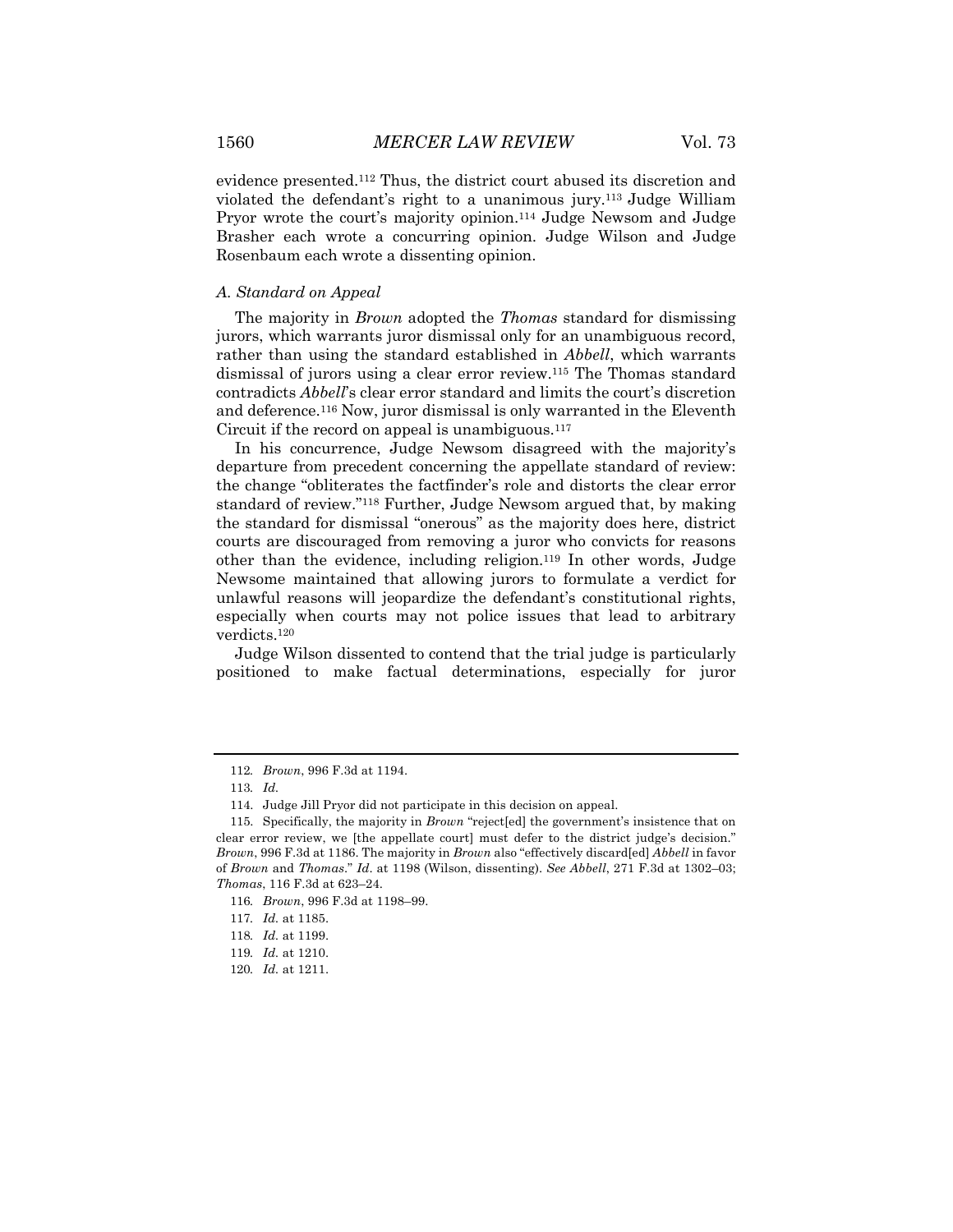removal.121 Likewise, a stricter standard of proof in the trial court can "coexist" with a less-rigorous appellate standard without infringing on constitutional rights.122 Simply, moving to the ambiguous record standard is an unnecessary, injudicious departure from precedent.

#### *B. Context is Relevant*

Judge Newsom concurred to reiterate that context is relevant when evaluating a record on appeal.<sup>123</sup> He argued that this case did not turn on the statement, "[T]he Holy Spirit told me . . . that Corrine Brown was not guilty on all charges."124 Instead, courts should always consider the entire record on appeal, as the majority did here.<sup>125</sup>

#### **1. Juror 13 Understood the Assignment**

According to the majority in *Brown*, Juror 13 "*never* gave any indication" that he refused to follow the law or otherwise expressed a lack of faith in the justice system; instead, he repeatedly referenced consideration of the evidence.126 When questioned by the court, Juror 13 explained his duty as a juror: to "listen for the truth."127 Likewise, Juror 8 never claimed that Juror 13 disregarded the evidence, repudiated deliberations, or impeded deliberations. Unlike in *Thomas* where multiple jurors reported a juror for misconduct,128 Juror 8 in *Brown*  shared a "vague" concern that Juror 13's beliefs "*might later* 'interfere in his ability' to deliberate."129 Per the majority in *Brown*, the record did not show misconduct or ambiguous misbehavior because Juror 13 did not, beyond a reasonable doubt, deliberate with an unwillingness to apply the law.130

*Id.* at 1213.

- 123*. Id.* at 1194.
- 124*. Id.*
- 125*. Id.*
- 126*. Id.* at 1187–88.
- 127*. Id.* at 1187.
- 128*. Thomas*, 116 F.3d at 611.
- 129*. Brown*, 996 F.3d at 1188.
- 130*. Id.* at 1188–89.

<sup>121</sup>*. Id*. Judge Rosenbaum also values the district court's opinion because, unlike appellate judges, the district court judges directly interact with the jurors. Judge Rosenbaum painted a gloomy description of the role of appellate judges:

We sit ... miles away in our quiet offices, reading cold, lifeless transcripts months (or years) after the fact. We never interact with the challenged juror, never watch his demeanor as he responds to questions or listens to evidence, never hear his intonation, and never so much as observe him in person at all.

<sup>122</sup>*. Id.* at 1201.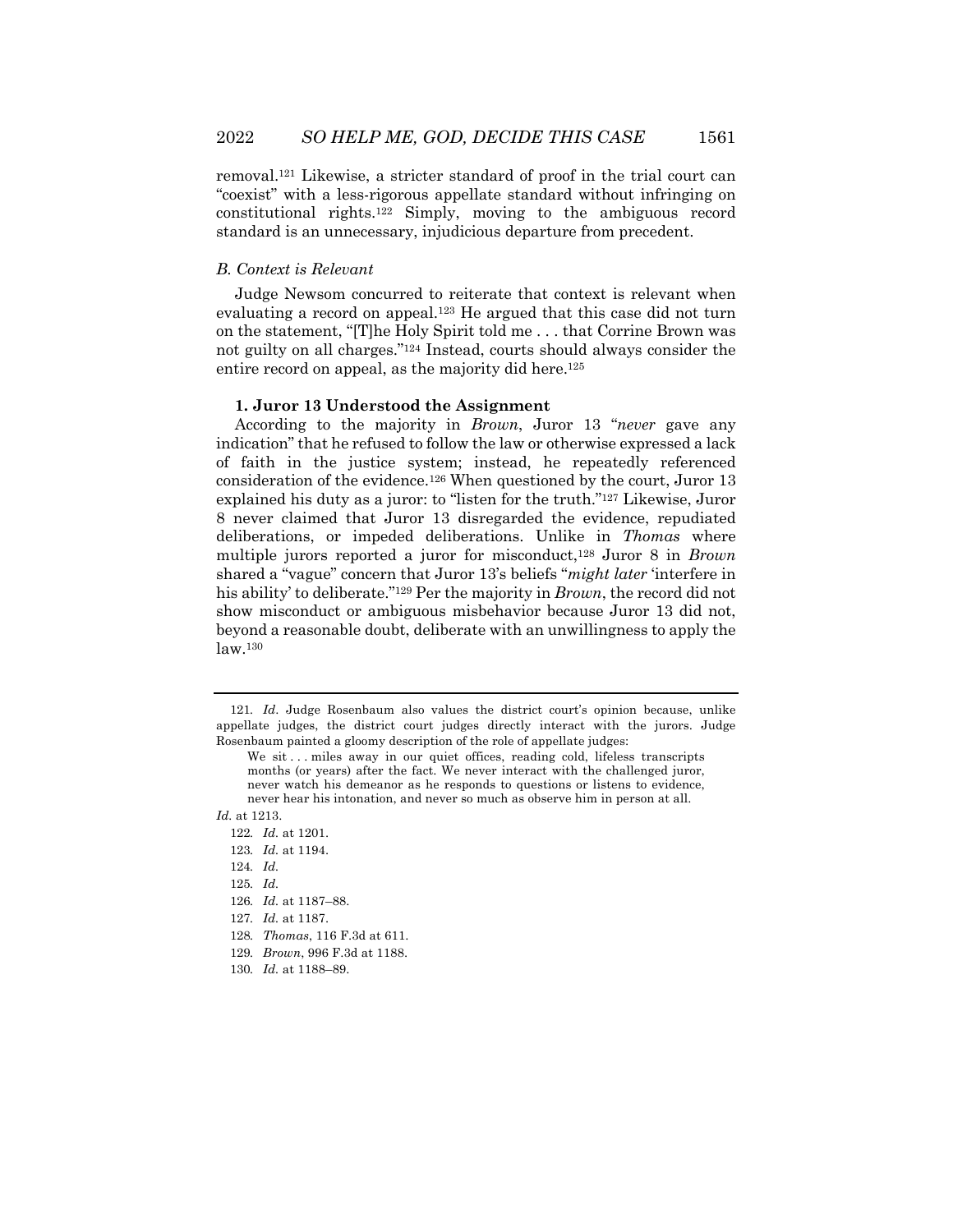#### **2. Timing of Juror 13's Statements**

Juror 13's statements about higher beings occurred at the beginning of deliberations, then once more during deliberations.131 According to the majority in *Brown*, the timing of Juror 13's statements did not warrant dismissal.132 Undoubtedly, Juror 13 had an initial belief about the verdict. Nevertheless, both the majority and Judge Brasher (in a concurring opinion) argued that jurors' initial beliefs do not indicate whether a juror will deliberate lawfully.<sup>133</sup> Instead, jurors should discourse to form a verdict, so the juror's initial perspective of the case is immaterial.134

#### *C. Questioning Jurors During Deliberations*

The majority did not discuss the court's interrogation power in detail. Even still, Judge Brasher's concurrence maintained that probing jurors is unacceptable,135 while Judge Wilson's dissent maintained that a narrow inquiry of jurors is tolerable.<sup>136</sup>

Specifically, Judge Brasher's concurring opinion maintained that asking Juror 13 about "his religious convictions, his view of the evidence, or his understanding of a juror's role" was unjustified.137 Except for extreme cases of juror misconduct, a judge "should not question a juror about why he wants to acquit or convict."138 There was no "stalemate; there was no holdout juror; there was no impasse; no misconduct required the judge's attention."139 So, the court could have reinstructed the jury or spoken with—not questioned—Juror 13 to ensure he was deliberating in good faith.140

However, Judge Wilson iterated that when suspicion of misconduct arises, courts shall investigate; but "[i]f the door to the jury room is to be opened, it should be opened narrowly . . . [and] an intrusive investigation should be rejected."141 After *Brown*, jurors must say the "magic words" to

132*. Id.*

133*. Id.*

134*. Id.* at 1189, 1195.

135*. Id.* at 1195.

136*. Id.* at 1209.

137*. Id.* at 1195.

138*. Id.*

139*. Id.* 140*. Id.*

141*. Id.* at 1207.

<sup>131</sup>*. Id.* at 1189.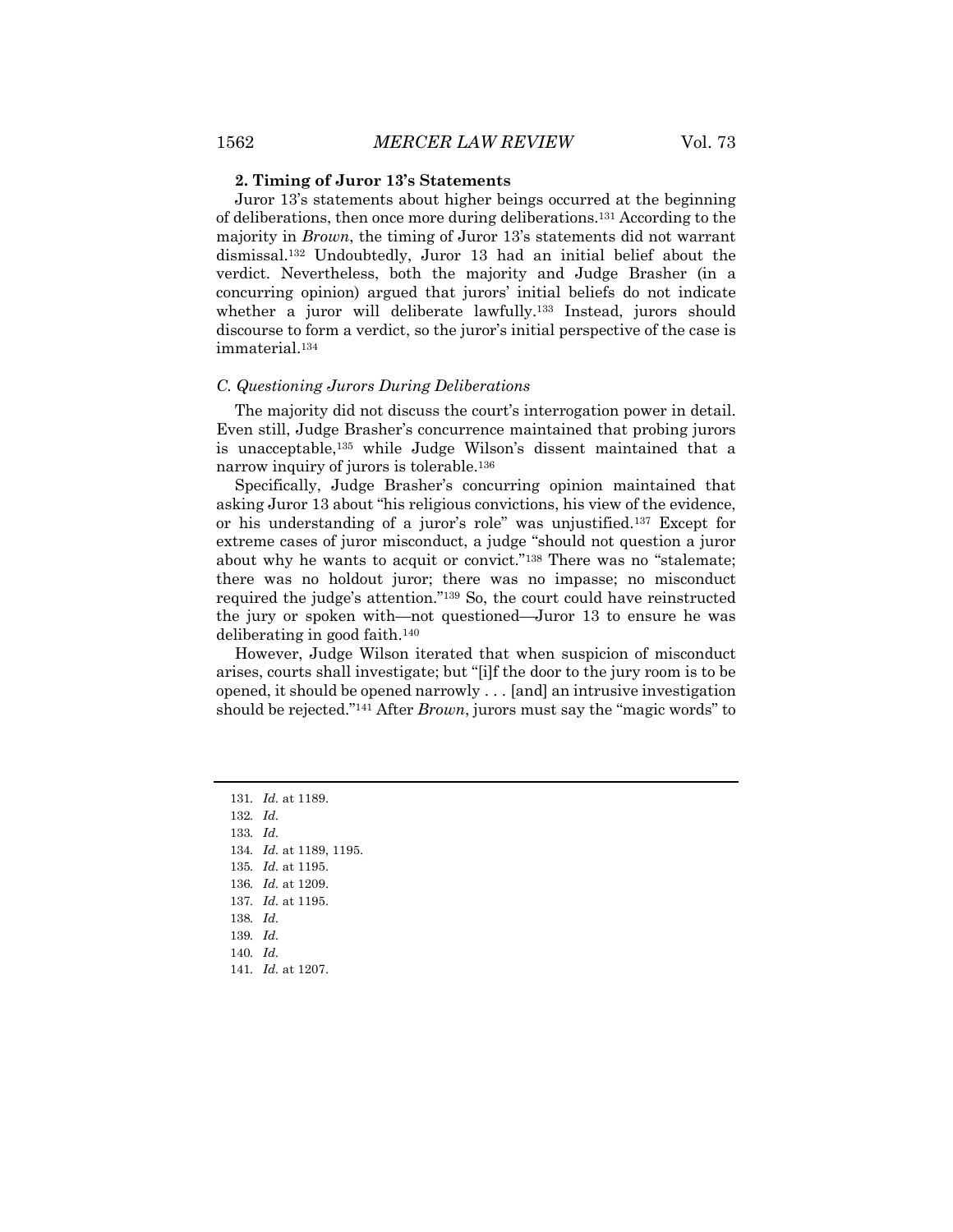guard themselves against removal.142 Further, while a "hands-off approach might seem attractive as a rule going forward[,]" district courts need "latitude" to ensure that juries continue producing law-abiding verdicts.143

#### *D. Religion and Jury Duty*

The district court held that Juror 13's religious statements were inharmonious with jury duty.144 Alternatively, the majority averred that Juror 13 "drew a *direct and specific connection*" between religious and legal obligations to formulate a verdict based on the law.145 Per the majority, Juror 13's statements were permissible because his "vivid and direct religious language . . . suggests he was doing nothing more than praying for and receiving divine guidance as he evaluated the evidence or . . . provided an explanation of his internal processes—all consistent with proper jury service."<sup>146</sup>

The district court also ruled that Juror 13's religious statements were disqualifying because they suggested the use of an external force.<sup>147</sup> However, the majority insisted that Juror 13's reliance on higher beings was "no more disqualifying by itself than a secular juror's statement that his conscience or gut 'told' him the same."<sup>148</sup> The religious statements were not references to an outside or external force because a reference to religion is an "internal mental event, not an impermissible external

144*. Brown*, 996 F.3d at 1189.

<sup>142</sup>*. Id*. at 1208–09. Judge Wilson asserted that the approach taken by the district court in *Brown* was proper. First, the court spoke with Juror 8 to determine whether an interview with Juror 13 was necessary. Then, the Judge questioned Juror 13 by clearing the courtroom. Likewise, the questions were not overly intrusive and did not involve all jurors. Judge Wilson maintained that this approach was vigilant and was not an abuse of discretion.

<sup>143</sup>*. Id.* at 1209. Judge Wilson noted that the court in *Thomas* perceived the "fundamental flaw" of requiring jurors to say the "magic words" to keep from being removed. According to Judge Wilson, dismissing that flaw is intolerable. *Id.* at 1208. *See Thomas*, 116 F.3d at 616.

<sup>145</sup>*. Id.* at 1190.

<sup>146</sup>*. Id*. at 1191.

<sup>147</sup>*. Id.* at 1189.

<sup>148</sup>*. Id.* at 1193.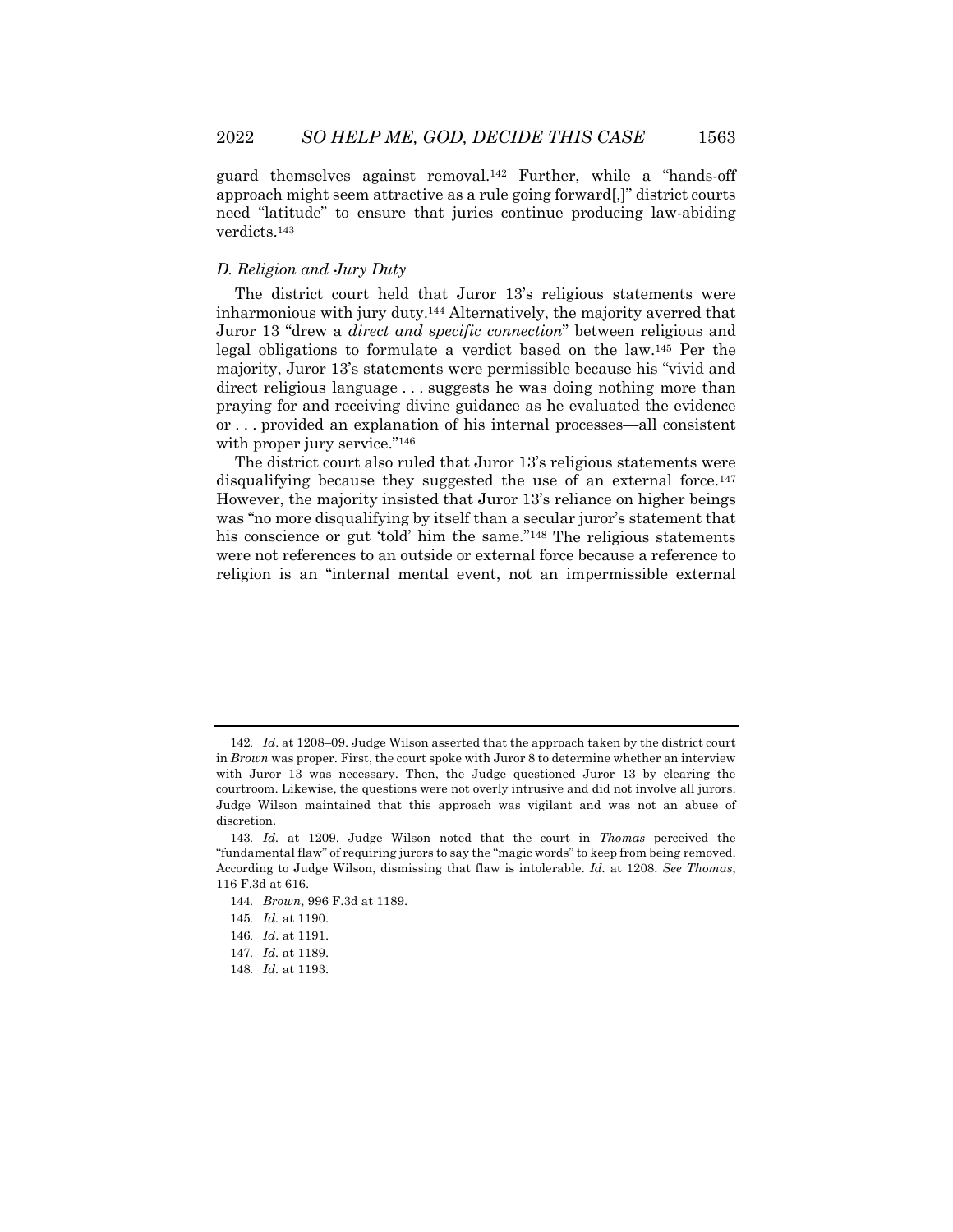instruction."149 The majority, relying on religious theory, decided that jurors praying for guidance is permissible.150

Unlike the majority in *Brown*, which heavily characterized Juror 13 as someone who innocently practices a religion, Judge Newsom concurred that this case was not about religious jurors.151 Instead, Judge Newsom claimed that *Brown* would have the same result if the juror's motivation for a verdict were non-religious.152 This distinction de-emphasized the religious aspect of Juror 13's statements while endorsing the standard established in *Thomas*, which the Eleventh Circuit now embraces.153

In a dissenting opinion, Judge Wilson argued that the majority "stirred passions" by asserting that the district court's holding invites discrimination against religious individuals.154 In essence, affirming the district court's decision would not force jurors to "become different people in the jury room."155 On the contrary, "many have relied on prayer" to "sit in judgment of their fellow citizens . . . and no one here has advocated anything different."156 Therefore, Judge Wilson maintained that directing jurors to follow the law, as the Constitution necessitates, "is no attack" on religion or religious jurors.157

151*. Brown*, 996 F.3d at 1194.

152*. Id.*

- 153*. Id.*; s*ee Thomas,* 116 F.3d at 623–24.
- 154*. Brown*, 996 F.3d at 1209.

156*. Id.* at 1211–12.

157*. Id.* at 1212. In response to the majority in *Brown*'s reliance on religious theorists and spiritual commentators, Judge Wilson explained, "I would not second-guess that determination [of whether jurors can base their decisions on evidence] based on claims, however accurate, about the way many people experience prayer." *Id.* at 1211.

<sup>149</sup>*. Id.* at 1192. The court relied heavily on religious experts to support the assertion that Juror 13's religious statements reflected intrinsic thought, not external influence. As noted by anthropologists, various Evangelicals in America "accept the basic idea that they can experience God directly" using "interpretive tools" to "experience what feels like inner thought as God-generated. They have to . . . learn to trust that they [the thoughts] really are God's, not their own . . . ." T.M. LUHRMANN, WHEN GOD TALKS BACK: UNDERSTANDING THE AMERICAN EVANGELICAL RELATIONSHIP WITH GOD 41 (2012).

<sup>150</sup>*. Brown*, 996 F.3d at 1191–93. The majority in *Brown* referenced several religious theorists and texts to argue that prayer is an internal process and should not be banned from deliberations. *See, e.g.,* C. S. LEWIS, THE PROBLEM OF PAIN 81 (1944) (maintaining that God "speaks in our conscience . . ."; 1 *Corinthians* 3:16 (King James) ("Know ye not that ye are the temple of God, and that the Spirit of God dwelleth in you?"); *Americans' beliefs about the nature of God, When Americans Say They Believe in God, What Do They Mean?* PEW RESEARCH CENTER (2018), https://www.pewforum.org/2018/04/25/when-americans-saythey-believe-in-god-what-do-they-mean/ (last visited Jan. 3, 2022) (reporting data from a survey conducted in 2017 which found that 28% of respondents believe they talk to God and God talks back).

<sup>155</sup>*. Id.* at 1211.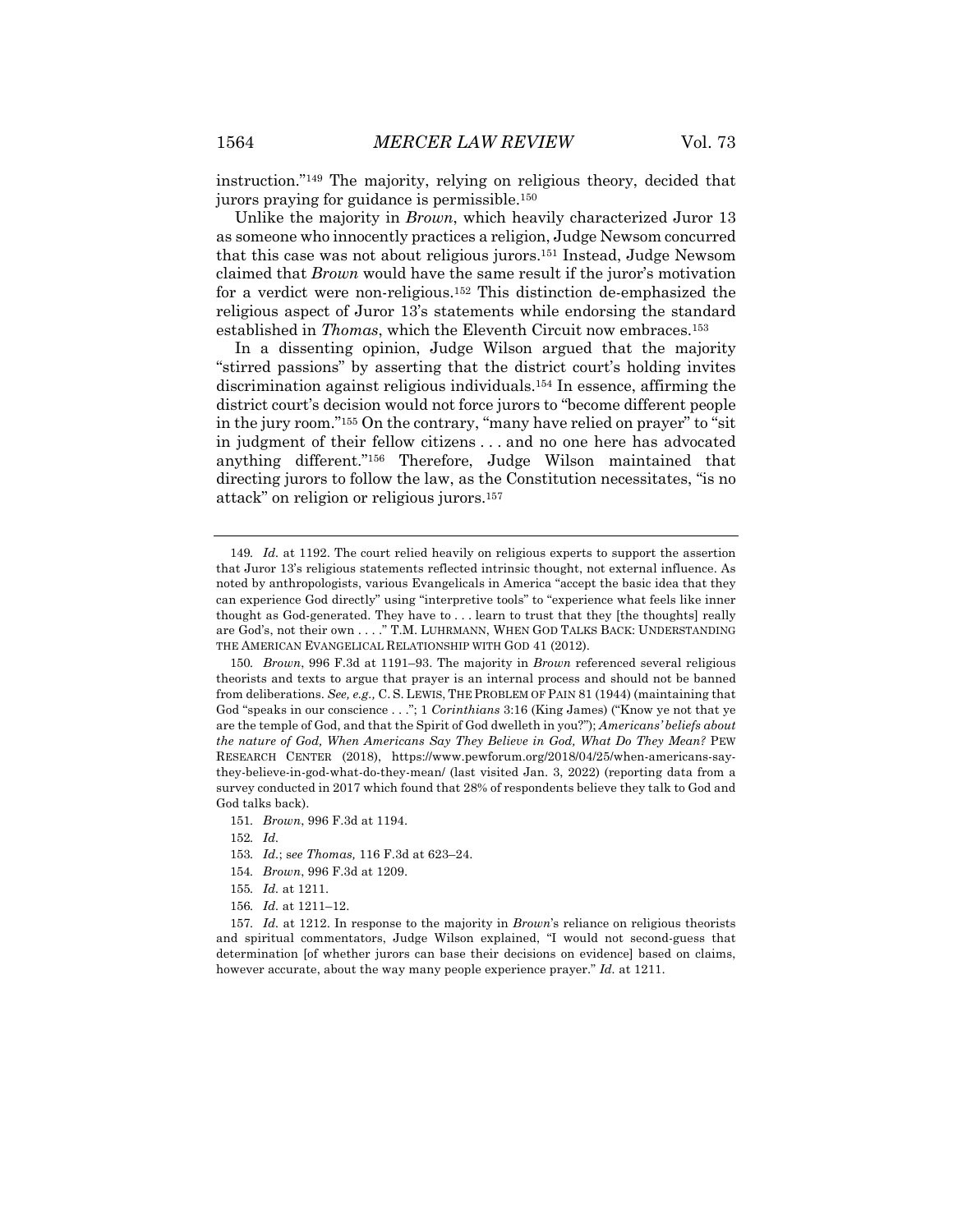#### V. IMPLICATIONS

In *Brown,* the Eleventh Circuit explored the issue of when religious freedom becomes legal persecution, particularly when jurors' and defendants' interests clash. While jurors must develop a verdict grounded in the evidence and the law, defendants seek an unbiased verdict free from religious prejudice. There is a middle-ground to the clashing interests, but it requires an equal balance of First Amendment and Sixth Amendment rights; this line can be hard to draw because religion is a multifarious issue. Nevertheless, religious freedom becomes legal persecution when the court does not equally balance a juror's First Amendment rights and a defendant's Sixth Amendment rights.

The majority in *Brown* did not use a balancing test to weigh the demands of jurors' First Amendment right to religion and defendants' Sixth Amendment right to a unanimous verdict. However, the new standard used to dismiss jurors will vindicate individuals who may use religion as a basis of deliberations. The line between religious freedom and legal persecution can be arbitrary, especially for juror dismissal. Nevertheless, the majority in *Brown* inadequately considered the defendant's Sixth Amendment rights by focusing on religious theory and jury secrecy, blatantly outshining the defendant's interests. Juror 13 used religion to decide a verdict regarding Brown's rights and freedoms. Thus, religion was imposed, not practiced.

Christianity is a dominant religion in the United States, so limiting the court's authority to question jurors about religion may not seem like an abuse of discretion. However, the same people who find *Brown* appealing because of its reverence of Christianity might have issues with the holding if the religion at issue was different. For instance, if the religion in *Brown* were Islam, the court would likely share more qualms about limiting a court's ability to question the juror.158 Moving forward, regardless of religion imposed, courts must accept prejudiced verdicts if jurors can explain their lawful responsibility as Juror 13 did in *Brown*.

One protection to ensure a lawful verdict is the judge's ability to question jurors when there is an issue.159 The holding in *Brown* limits a

<sup>158.</sup> Similarly, the likelihood that this decision would have the same verdict is slim. Notably, this decision comes from the Eleventh Circuit, which is located within the Bible Belt. The Bible Belt is known for its strong evangelical Protestantism and tends to be socially and politically conservative compared to Northern and Western states.

<sup>159.</sup> The majority in *Brown* did not dwell on the interrogation of jurors, but its decision limits a court's ability to question jurors without facing an appeal. Another type of protection that courts may use to ensure the validity of a verdict is jury instructions. Jury instructions are often repeated by the district court judge to remind jurors of their responsibility to deliberate using the law and the evidence presented during the trial. A court's instructions "provide guidelines for the jurors to take into account, [however] there